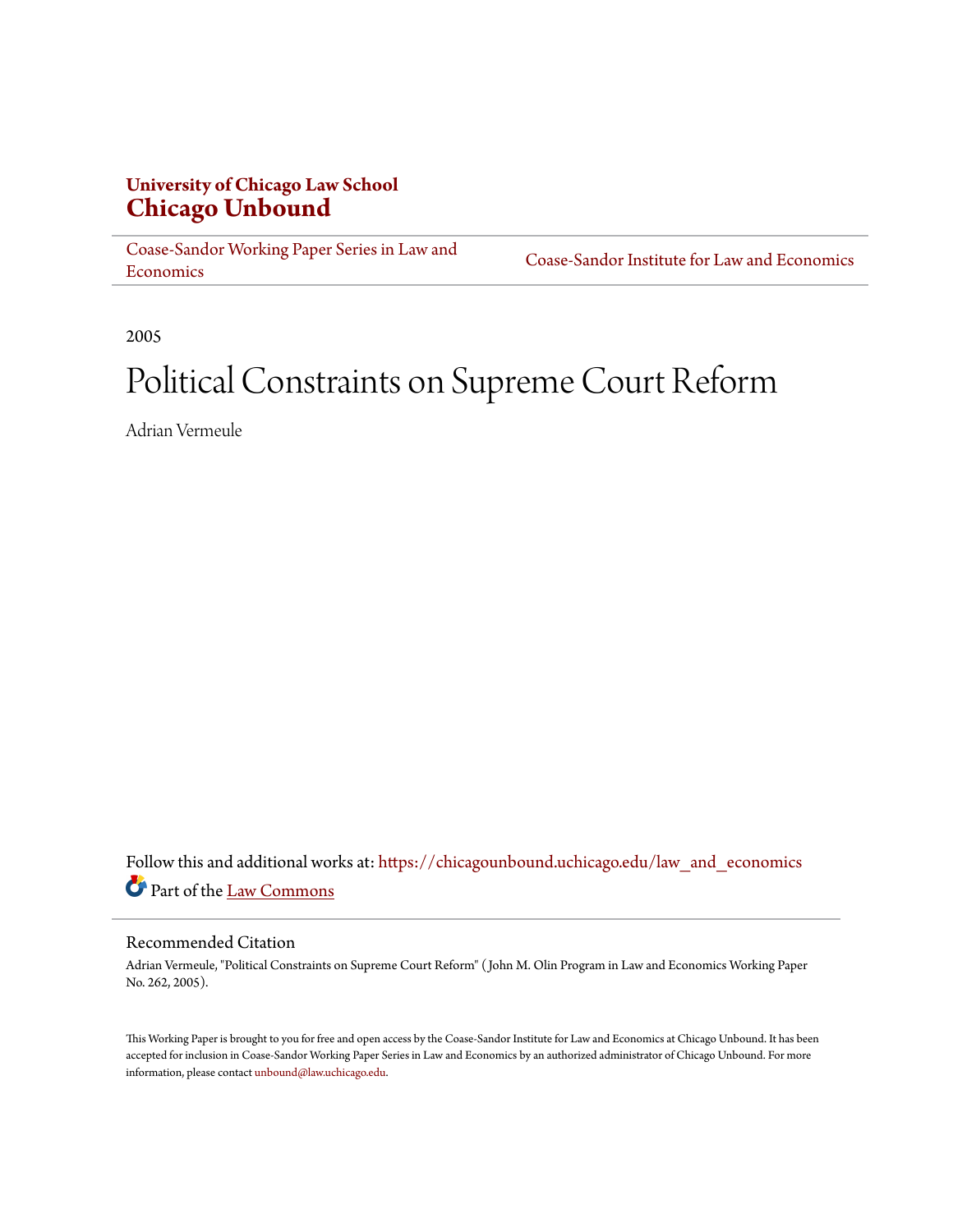# CHICAGO

#### **JOHN M. OLIN LAW & ECONOMICS WORKING PAPER NO. 262 (2D SERIES)**



# *Political Constraints on Supreme Court Reform*

*Adrian Vermeule*

## **THE LAW SCHOOL THE UNIVERSITY OF CHICAGO**

October 2005

This paper can be downloaded without charge at the John M. Olin Program in Law and Economics Working Paper Series: http://www.law.uchicago.edu/Lawecon/index.html and The Social Science Research Network Electronic Paper Collection: http://ssrn.com/abstract\_id=836864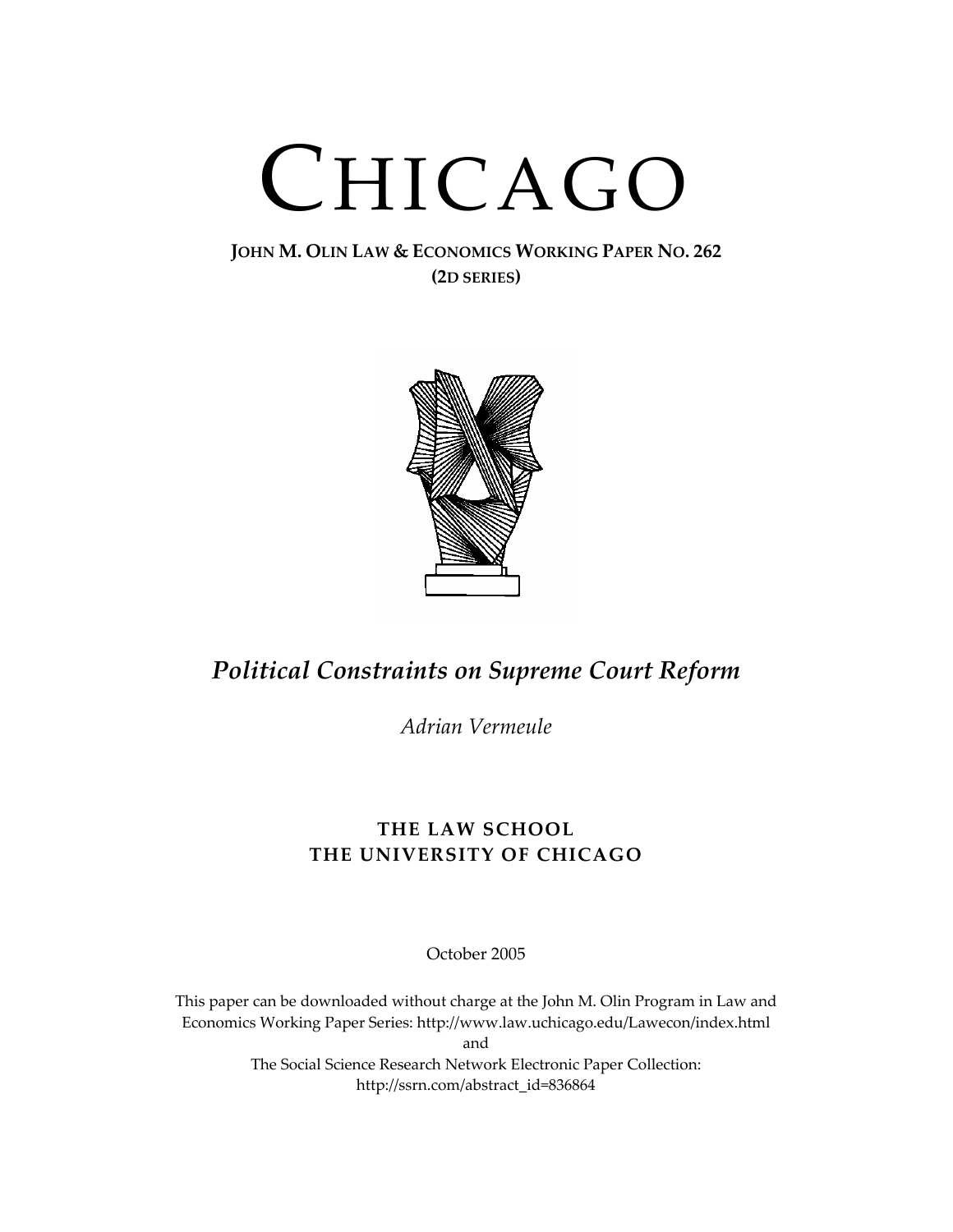#### Political Constraints on Supreme Court Reform

#### Adrian Vermeule\*

 Many proposals to reform the rules of the Supreme Court game are currently under discussion.<sup>1</sup> Which of these proposals lie within the politically feasible set, and which are ruled out by political constraints? In what follows, I will sketch the shape of those constraints and describe the main political mechanisms that produce them. I use the failure of Roosevelt's court-packing plan in 1937 as a running example, supplemented by comparisons with the flurry of reform plans – mostly unsuccessful – offered during Reconstruction. The main thesis is that reform of the Court requires political conditions that have a self-negating tendency. The very conditions that produce demand for structural reform of the Court also tend to produce counterforces that block the movement for reform. The point is not of course that structural reform is impossible, in the sense that it is always ruled out by political constraints. In particular cases, the demand for reform may be just strong enough, and the counterforces produced by that demand just weak enough, that a reform proposal can slip through. Yet reform cannot be predicted in advance, or relied upon; it is systematically unlikely to occur. The stronger the movement for reform, the higher the obstacles that must be surmounted.

 My principal interest is in detailing the mechanisms that produce political constraints on Supreme Court reform, regardless of how tight those constraints turn out to be. However, I will also suggest, without attempting to provide systematic evidence, that the constraints are in fact quite restrictive. The ash-heap of history is piled high with reform proposals that have attracted no supporters (other than those who formulated them); attracted academic supporters but no political backers; or attracted political backers but no popular following. Almost all ideas for Supreme Court reform die in committee, literally or metaphorically. The constitutional and statutory rules governing the Court – the number of its members, their terms of tenure, the voting and quorum rules that govern their actions, and so on – have in most cases remained unchanged at least since Reconstruction, and in some cases since the first Judiciary Act of 1789. Not everything has held constant – the switch to discretionary cert jurisdiction in 1925 is a salient example – but in the broad, structural reform of the Court is exceedingly rare. All else equal, the higher the stakes of a reform proposal, the more opposition it will generate

<sup>\*</sup> Bernard D. Meltzer Professor of Law, The University of Chicago. Prepared for a symposium on "The Future of the Supreme Court," held October 21, 2005 at the University of Minnesota. Forthcoming 90 Minn. L. Rev. (2006). Thanks to Dennis Hutchinson, Gerry Rosenberg, Adam Samaha, Fred Schauer, Cass Sunstein and Mark Tushnet for helpful comments and conversations. Thanks to Sean Heikkila for helpful research assistance. The Russell J. Parsons Faculty Research Fund provided generous support. 1

 $1$  See, e.g., Paul Carrington and Roger Cramton, "The Supreme Court Renewal Act: A Return to Basic Principles," July 5, 2005, available at http://paulcarrington.com.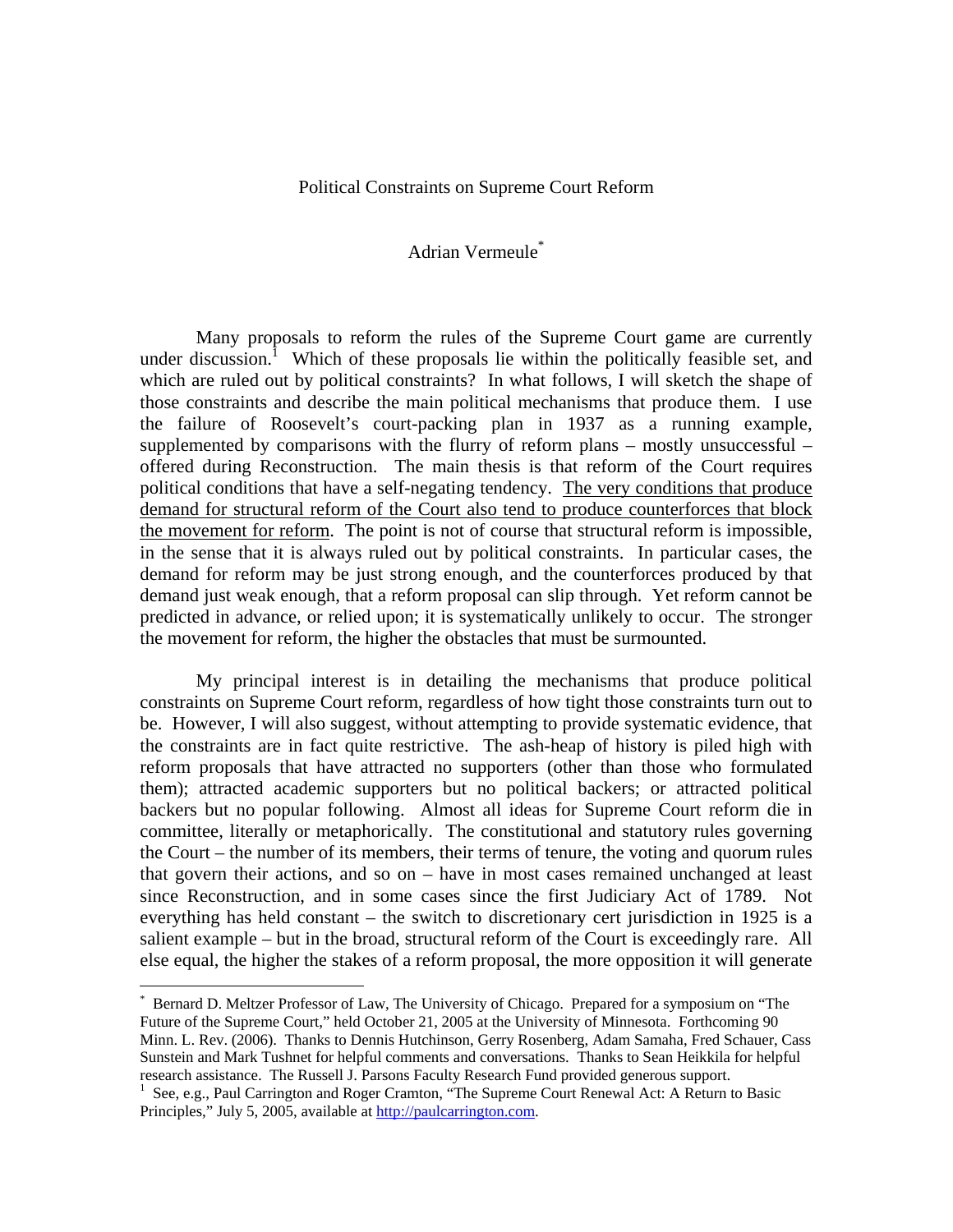and the less likely it is to succeed. The reform proposals that do succeed, conversely, are likely to be of marginal importance, at least when compared to the ambitious model of the court-packing plan.

 Section 1 defines reform as structural change in the constitutional and statutory rules that govern the Supreme Court game, as opposed to substitution of new players for old ones (through appointments) or new behavior by old players under the old rules (a "switch in time"). Sections 2 through 5 turn to the mechanisms that constrain reform by provoking counterforces to the reform movement. Although some of these mechanisms apply to institutional reform generally, some apply only to reform of the Court. Court reform both partakes in the general difficulty of institutional reform, and presents additional difficulties of its own.

 Section 2 discusses the problem of multidimensional politics. The large national coalitions necessary for Supreme Court reform will typically be assembled on other issue-dimensions, and will fracture when judicial reform comes to the fore. Section 3 discusses the problem of the optimal majority. Reform movements must steer between Scylla and Charybdis: a majority that is too small will be blocked at the vetogates of the legislative process, while a majority that is too large will provoke a backlash spurred by fears of tyranny. Section 4 discusses the basic tradeoff between impartiality and motivation. Structural reforms that would be adopted behind a veil of uncertainty will be and seem impartial, but in general no politically influential group will be motivated to support them. Conversely, proposals that produce short-term benefits for particular groups will attract motivated supporters, but will also provoke opposition. Section 5 suggests, more generally, that political crisis is both a precondition for and an obstacle to reform of the Court. In a brief conclusion, I consider the relevance of political constraints from the standpoint of both analysts and advocates of reform. Although analysts should consider political constraints, advocates of reform should not.

#### 1. "Reform"

 We may define reform both by reference to paradigm cases and at the conceptual level. I will take as the paradigm of reform Roosevelt's 1937 court-packing bill. So far as relevant here, the proposal would have added one Justice for each Justice over the age of 70 who had served ten years and who did not retire within six months of his  $70<sup>th</sup>$ birthday, up to a total membership of fifteen Justices.<sup>2</sup> Roosevelt had carried 48 states in the 1936 election, and commanded filibuster-proof majorities in both the House and senate (although we will see that the Democratic coalition would fracture along the fault line of Supreme Court reform). My main thesis about the episode will be that the very conditions that produced such obvious potential for reforming the Court also produced the political constraints that blocked reform.

 At the conceptual level, I will generalize from the court-packing example to stipulate that reform means a proposal for change in the rules of the Supreme Court

 2 See William E. Leuchtenburg, *The Supreme Court Reborn*: *The Constitutional Revolution in The Age of Roosevelt* (New York: Oxford University Press, 1995), p. 134.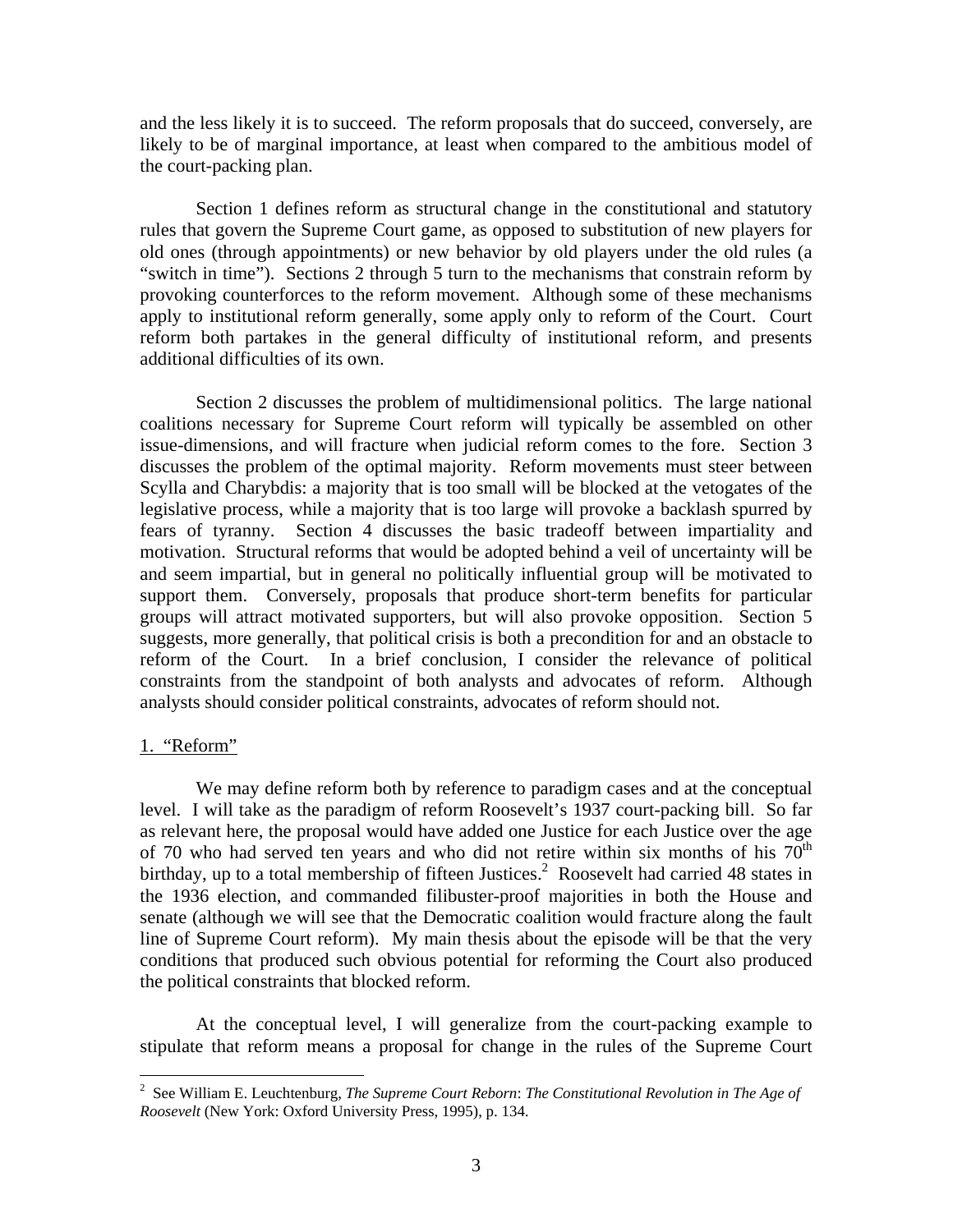game. This definition makes reform synonymous with structural reform, including the number of Justices, their tenure, voting rules and so forth. It excludes both (1) a substitution of new players for old players through the appointments process and (2) a change in the actions that the old players take under the old rules.

 This definition has the consequence that the indirect effects of the court-packing plan did not produce reform, in the structural sense I have indicated. Roosevelt eventually obtained no less than seven Supreme Court appointments, producing a cadre of likeminded Justices. For reasons discussed below, however, this does not count as reform. Furthermore, if the selection of new players does not count, a change in the behavior of the old players does not count either. Suppose that the threat of courtpacking – or the anticipation of some threat of that kind – produced a "switch in time," in which Justice Roberts changed his vote to uphold politically controversial economic and social legislation. (Here I am bracketing a set of historical controversies over whether there was any such switch, and whether, if there was, it was caused by the court-packing plan).3 This change in the actions taken by old Justices under the old rules is not structural reform; it is tacking with the prevailing political winds. Besides the courtpacking plan, another example involves the proposal, floated both during Reconstruction and the New Deal, to require a 2/3 vote of the Justices to invalidate legislation on constitutional grounds. During Reconstruction, the proposal lacked a critical mass of support, in part because the Court ducked many of the central constitutional issues posed by Reconstruction legislation and thus vented away the growing pressure for reform.<sup>4</sup>

 Why define reform so narrowly? If Roosevelt obtained much of what he wanted through the switch in time, and through appointments, why classify the court-packing plan as a failure? Roosevelt himself said that although he had lost the court-packing battle, he had won the broader war.<sup>5</sup> From an even broader perspective, however, the problem is that changes not amounting to structural reform are only a temporary palliative. As long as the rules themselves remain unchanged, later periods can see a recurrence of the problems that motivated reform in the first place. Even if the outcome of the court-packing fight was good for Roosevelt or the New Deal in the short run,<sup>6</sup> it may have been bad for the polity in the long run.

1

<sup>3</sup> On the question whether a switch in time occurred, see Barry Cushman, *Rethinking the New Deal Court: The Structure of a Constitutional Revolution* (New York: Oxford University Press, 1998), Part II: "A New Trial for Justice Roberts"; G. Edward White, *The Constitution and the New Deal* (Cambridge: Harvard University Press, 2000), Part I: "Complicating the Conventional Account." Another view is that there was a switch, but it predated the court-packing plan and was caused by the Justices' anticipation of a threat of constitutional amendment following the 1936 election. See Rafael Gely and Pablo T. Spiller, "The Political Economy of Supreme Court Decisions: The Case of Roosevelt's Court-Packing Plan," *International Review of Law and Economics,* 12 (1992), 45-67. Presumably one might also hypothesize that the switch predated the court-packing plan but was caused by the Justices' anticipation of that plan or another plan with similar effects.

<sup>4</sup> See David P. Currie, *The Constitution in the Supreme Court: The First Hundred Years* 307 & n. 144 (1985).

 $5$  See, e.g., David E. Kyvig, "The Road Not Taken: FDR, The Supreme Court, and Constitutional Amendment," *Political Science Quarterly*, 104 (1989), 463-481, p. 466.

 $6$  For discussion and references on the question whether the outcome of the fight was in Roosevelt's interests (short-term or long-term), see Jamie L. Carson and Benjamin A. Kleinerman, "A Switch in time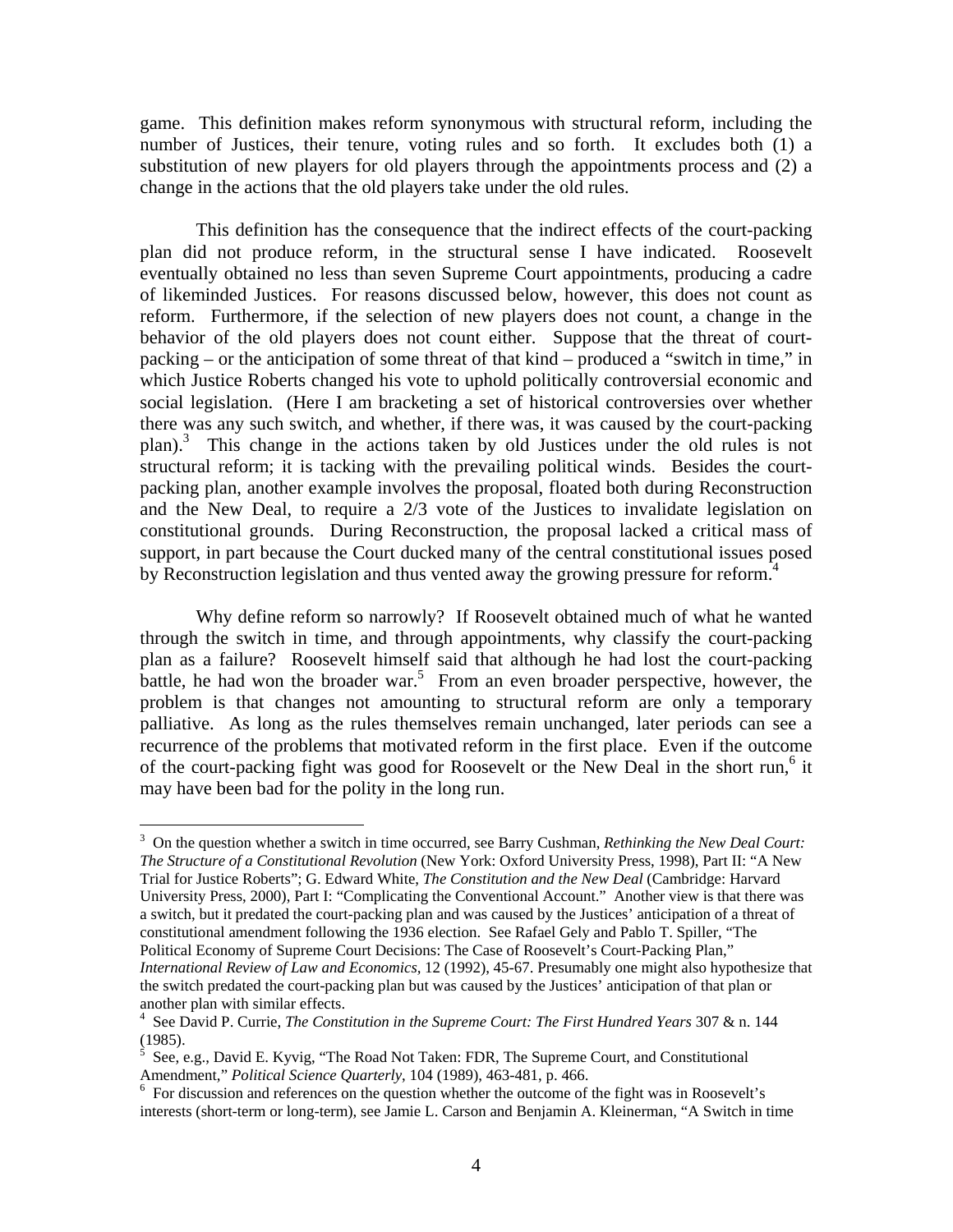This point holds whether one considers the actual aim of the court-packing plan or its nominal aim. (Below, I will discuss the divergence between the plan's actual aim and it nominal aim, which produced the contemporary perception that the plan was a thinlydisguised ploy for packing the Court with ideologically compatible Justices). As for the actual aim of the court-packing plan – clearing away judicial obstruction to New Deal policies – some of Roosevelt's advisers "argued that Justices who could switch so easily in his favor could just as easily jump back once the pressure was off."<sup>7</sup> Although no such switchback took place in the period, the advisers were right in a larger time frame. The absence of a formal New Deal amendment to the Constitution permits or at least encourages the Court to flirt with retro-restrictive interpretations of the Commerce Clause, in line with a broader movement to reinstate the pre-1937 "Constitution in Exile."<sup>8</sup> As for the nominal goal of the court-packing plan – reducing the fraction of Justices whose sell-by date has passed -- the direct effect of the Roosevelt plan would have been to place a structural cap on the fraction of the Court's membership that was 70 years old or more, an issue that has arisen again in recent years.<sup>9</sup>

 The narrow definition of reform makes clear the first sense in which Supreme Court reform tends to be a self-negating enterprise. The conditions that produce a real threat of reform will also, for the same reasons, tend to produce a switch in time that reduces the demand for reform. The threat of reform tightens the political constraints on the Justices, but a switch in time can buy off the threat. Of course, if it is clear ex ante that reform will be blocked by political constraints, then the threat of reform is not credible from the Justices' standpoint. From the standpoint of reformers, however, the ability of the Justices to tack as the winds set against them is itself another political constraint on reform. The judicial volte-face saps the political demand for structural change.

#### 2. The Problem of Multidimensional Politics

 I begin, in this section, with the well-known problem that majority coalitions organized along other lines may fracture once reform of the Supreme Court is put on the table. Given huge majorities in both Houses of Congress, and a landslide victory in 1936, how could Roosevelt have failed to secure enactment of the court-packing plan? In a standard account, the New Deal coalition that had been created in and for the elections of 1932 and 1936 splintered badly over the court-packing issue. In the latter election,

Saves Nine: Institutions, Strategic Actors, and FDR's Court-Packing Plan," *Public Choice*, 113 (2002), 301-324.

<sup>&</sup>lt;sup>7</sup> Leuchtenburg, *The Supreme Court Reborn* at p. 144.<br><sup>8</sup> The phrase stams from Douglas H. Ginsburg, "Dalag

The phrase stems from Douglas H. Ginsburg, "Delegation Running Riot," Regulation, 1995 (Washington D.C.: Cato Institute). I mean the formulation in text to be agnostic on the direction of causal relationships, if any, between the Court's recent federalism jurisprudence and the movement to restore the Constitution in Exile.

<sup>&</sup>lt;sup>9</sup> See, e.g., David J. Garrow, "Mental Decrepitude on The U.S. Supreme Court: The Historical Case for a 28th Amendment," *The University of Chicago Law Review*, 67 (2000), 995-1087; Steven G. Calabresi and James T. Lindgren, "Term Limits for The Supreme Court: Life Tenure Reconsidered," forthcoming *Duke Law Journal* (2005).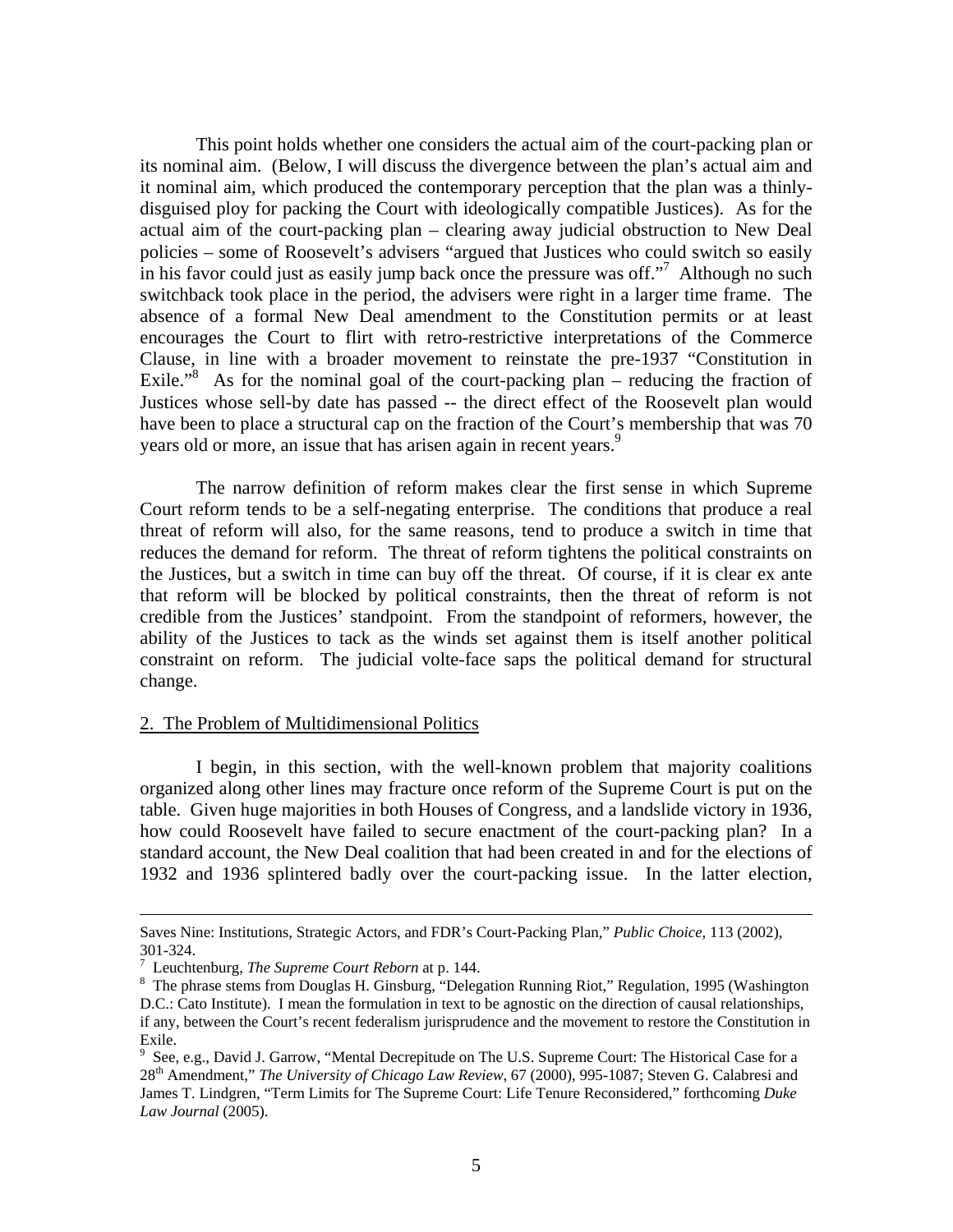Roosevelt had campaigned on a largely backward-looking platform that asked for a national referendum on the first wave of New Deal reform. The issue of judicial reform was not raised. The court-packing plan of 1937 then split the Roosevelt coalition by introducing a new issue-dimension. Southern and Western Democrats who supported the New Deal on other grounds were opposed to tampering with the Court. In general, conservative Democrats and Republicans found common cause in opposing courtpacking.

 Stipulating to the validity of this account, the important point is that it captures more than the happenstance of 1936 and 1937. Generally speaking, reform of the Supreme Court is rarely a central organizing issue in national elections. The Court is just not that important, viewed in a larger perspective, and compared to the bedrock issues of wages, taxes, housing and other policies that do determine national political elections. Occasionally, as in 1968, the Court will come to be loosely associated with a national political issue, such as "crime," but political platforms will be vague about what to do about the Court, as a means to paper over differences within the majority coalition. By and large, national coalitions must be organized on other issue-dimensions, which means that they well be inherently unstable when reform of the Supreme Court becomes the central issue. The conditions that make Supreme Court reform possible – that a large national majority be organized – also tend to militate against the success of the reform proposal. The majority coalition will tend to come unglued when faced with the reform issue itself.

 So far I have mentioned two possibilities. First, straightforwardly, a coalition may be organized around an issue and have intense preferences concerning that issue, as with the Roosevelt coalition and the New Deal economic program. Second, as in the case of the court-packing plan, a coalition that is organized around one issue may fracture when faced with a different issue, as to which coalition members have intense preferences in opposite directions. Thirdly, however, there is another important possibility: a coalition may be organized around one issue and, on a separate issue of court reform, hold only weak preferences or even be indifferent. In this scenario, reform is possible because the coalition's leaders, elected on another program, may seize the opportunity to implement reform if they happen to favor it, without fracturing their political base.10

 However, this is in general possible only with reform proposals that provoke no strong opposition, which will also tend to be low-stakes proposals for marginal reforms. Where the governing coalition is indifferent because the benefit to them of the reform is small, but there is strong opposition because the costs to others are high, leaders will be unable to mobilize enough support to secure enactment. More generally, the higher the stakes in a reform proposal, the more opposition it will tend to provoke. To be sure, reform can and does occur, but this tendency means that most of the reforms that do succeed will be marginal accomplishments.

<u>.</u>

 $10$  Thanks to Mark Tushnet for emphasizing this possibility.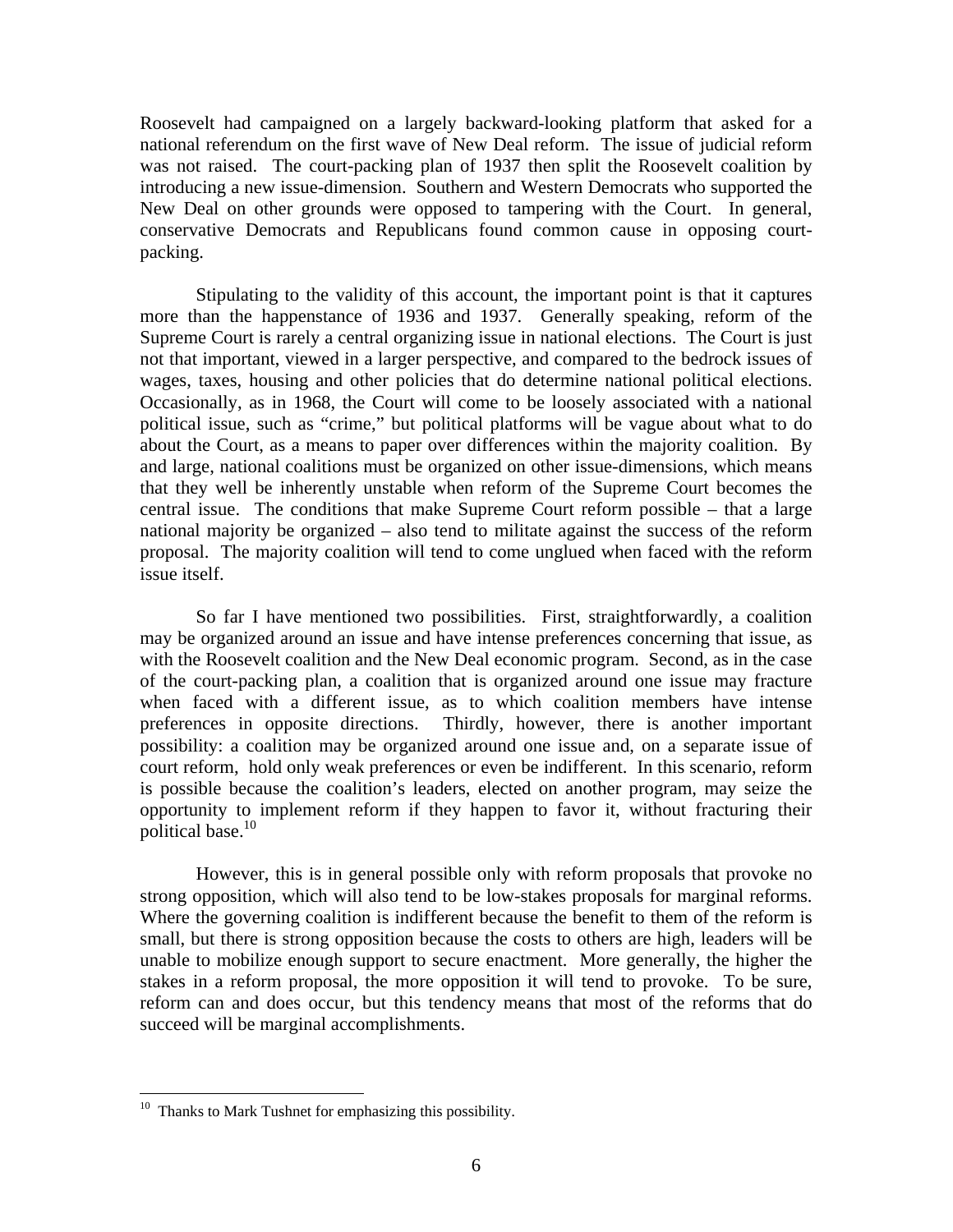#### 3. The Problem of the Optimal Majority

 In this section, I turn to a more speculative account of the failure of the courtpacking plan. It is obvious that a reform movement may fail because it commands no majority or commands a majority that is too small; the foregoing account, based on the fracturing of the Democratic coalition, suggests that the rump of Roosevelt supporters was too small to overcome the opposition. The problem of an excessively small majority, however, is matched by an equal and opposite problem: the majority favoring reform may also be too large.

 The first risk, that of an insufficient majority, is familiar. At the level of national public opinion, even a clear majority may fail to translate into a majority in national lawmaking institutions, given certain distributions of voters in a first-past-the-post electoral system. Even if there exists a majority coalition in Congress that is organized on the issue of judicial reform – thus bracketing the problem of multidimensional politics – vetogates in the legislative process, including bicameralism, congressional committees, and the filibuster, may allow minorities on the reform issue to block change. The puzzle of the court-packing episode, however, is that after the 1936 election, Roosevelt held the presidency and partisan majorities in both Houses of Congress so large as to negate the threat of a partisan filibuster. On paper the vetogates had already been unlocked, yet the reform plan failed ignominiously.<sup>1</sup>

 Crucially, the very size of the Roosevelt majority itself seems to have produced widespread public concern about the court-packing plan. In this perception, it suddenly became clear that Roosevelt effectively controlled the non-judicial branches of government, that the narrow Court majority was one of the few remaining focal points for resistance to the New Deal program, and that a risk of executive tyranny had arisen.<sup>12</sup> In the general case, a majority that is too large may provoke a backlash by creating fears of untrammeled power among those who distrust government in general or the executive in particular, and by increasing the underlying distrust itself. As Senator Henry Ashurst put it, "[]even many people who believe in President Roosevelt . . . were haunted by the terrible fear that some future President might, by suddenly enlarging the Supreme Court, suppress free speech, free assembly, and invade other Constitutional guarantees of  $citizens.$ <sup>13</sup>

 On this view, proposing a plan to enlarge the number of Justices played a crucial role in sharpening public concern about executive despotism generally and Roosevelt's intentions in particular. Two factors may explain why this was so. The first is the "normative power of the factual." The number of Justices had been set at nine since 1869, when the Reconstruction Congress increased the number from seven in order to

1

 $11$  Actually, there were two reform plans, both of which failed. See William E. Leuchtenburg, "FDR's Court-Packing Plan: A Second Life, A Second Death," *Duke Law Journal* (1985), 673-94. I touch upon the second plan in Section 4 below.<br><sup>12</sup> See Leuchtenburg, *The Supreme Court Reborn* at p. 137.

<sup>&</sup>lt;sup>13</sup> Quoted after Michael Nelson, "The President and the Court: Reinterpreting the Court-Packing Episode of 1937," *Political Science Quarterly* 103: 267-293, at 276.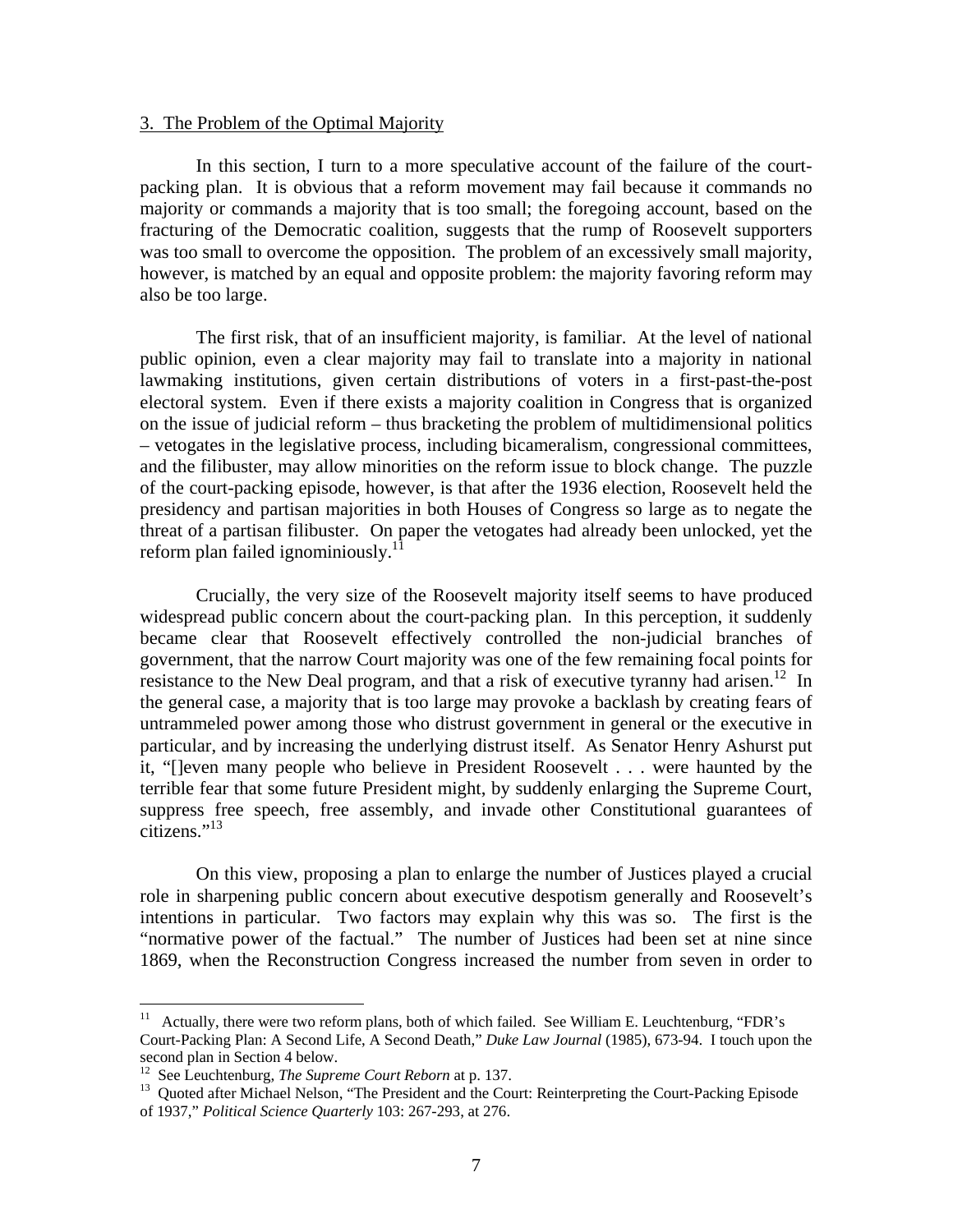give Ulysses S. Grant extra appointments.<sup>14</sup> It is a maxim of political psychology that such longstanding rules or invented traditions, $15$  whose dubious origin is usually lost in the mists of time (from the standpoint of later generations), often come to seem normatively significant. "Although the number of Justices had been changed several times before, many believed that the Constitution specified nine. One writer encountered an elderly lady who protested, 'If nine judges were enough for George Washington, they should be enough for President Roosevelt."<sup>16</sup>

 The precise mechanisms that generate the normative power of the factual are as yet poorly understood; conjecturally, there is some relationship to the endowment effect, under which subjects value what they have more than what they lack, $17$  or to the phenomenon of status quo bias.<sup>18</sup> The norms that arise from institutional arrangements seen to be longstanding, however, tend to support an inference that actors who contravene such norms are generally untrustworthy. Partially-informed publics or voters may use the following heuristic: any political actor who seeks to change the rules in the middle of the game is untrustworthy, presumptively motivated by partisan advantage or a desire for unchecked power.

 The second factor was a widespread perception that the court-packing plan was a disingenuous proposal. Although purportedly based on a concern about the competence of aging judges, the plan was widely seen as a gambit to increase the number of New Deal supporters on the Court. When it became clear that the initial reaction to the plan was negative, Roosevelt tried to link the two issues, suggesting that antiquated judges would also have obsolete and socially harmful views.<sup>19</sup> By that time, however, the damage had been done.

This episode illustrates the dilemmas inherent in "the civilizing force of hypocrisy."<sup>20</sup> Those who were unsure about the merits of the plan seem to have relied Those who were unsure about the merits of the plan seem to have relied upon another political heuristic: that disingenuity implies bad motives. On this view, dictatorship was the real face behind the mask of the court-packing plan. It does not follow, however, that the same voters would have seen Roosevelt as well-motivated had he openly confessed to the goal of removing ideological opponents from the court; that goal could in turn be condemned as partisanship. Political actors are constrained to offer a public-regarding justification for reform, one that does not map too obviously onto their

 $14$  Conversely, in 1866 Congress reduced the number of Justices from 10 to 7, in order to deny appointments to Andrew Johnson. See Robert L. Stern, Eugene Gressman, Stephen M. Shapiro, and Kenneth S. Geller, *Supreme Court Practice*, 7<sup>th</sup> edition (Washington, D.C.: The Bureau of National Affairs, 1993), p. 2.

<sup>&</sup>lt;sup>15</sup> See *The Invention of Tradition*, eds. Eric Hobsbawm and Terence Ranger (New York: Cambridge University Press, 1983).<br><sup>16</sup> Leuchtenberg, *The Supreme Court Reborn* at p. 139.

<sup>&</sup>lt;sup>17</sup> See, e.g., Daniel Kahneman and Amos Tversky, "Prospect Theory: An Analysis of Decisions under Risk," *Econometrica*, 47 (1979), 263-91.<br><sup>18</sup> See, e.g., William Samuelson and Richard Zeckhauser, "Status Quo Bias in Decision Making," *Journal* 

*or Risk and Uncertainty*, 1 (1988), 7-59.

<sup>&</sup>lt;sup>20</sup> Jon Elster, "Alchemies of the Mind: Transmutation and Misrepresentation," *Legal Theory*, 3 (1997), 133, p. 176.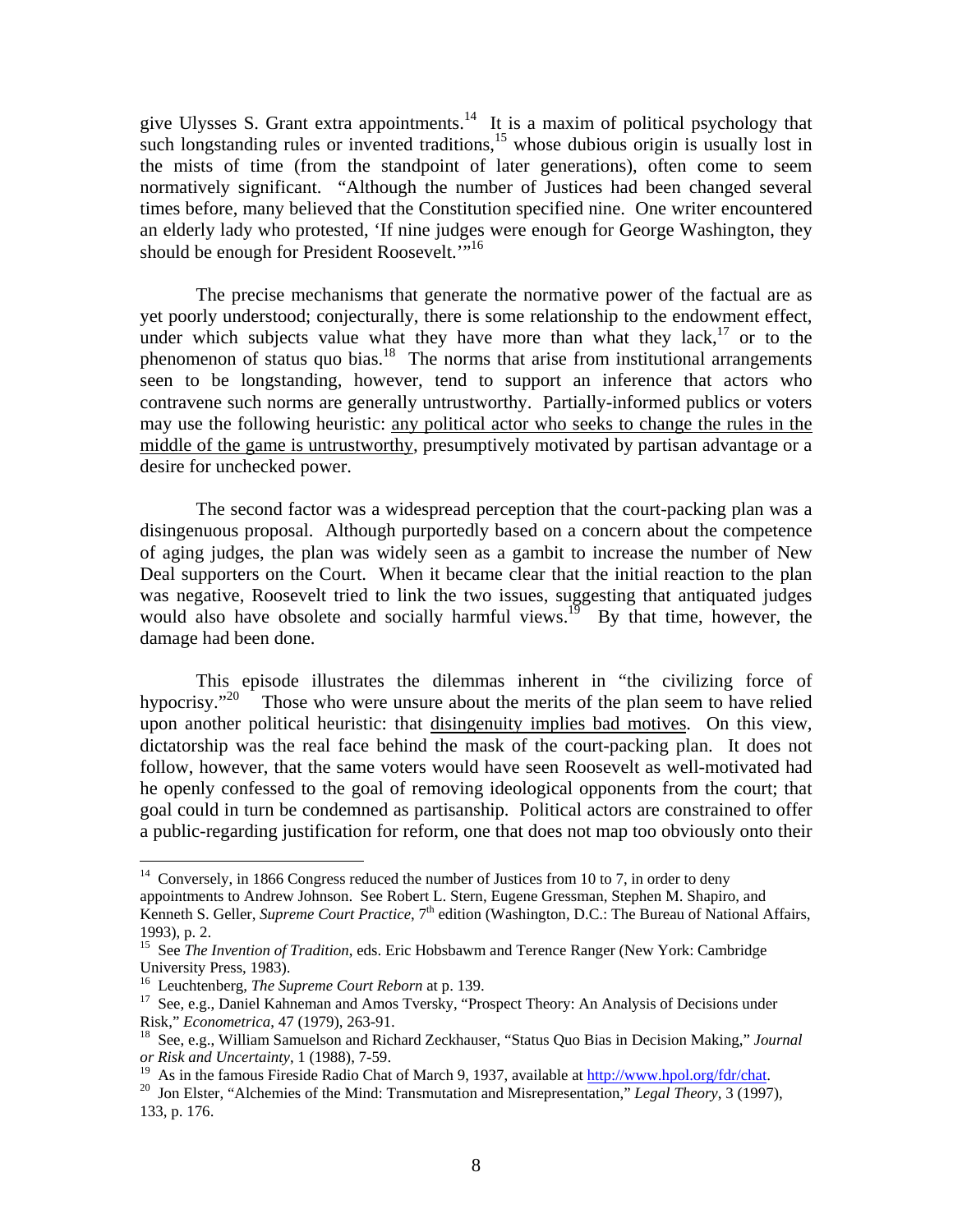ideological views or partisan interests. Roosevelt failed by offering a plan that was too transparently motivated by other considerations, but sincerity about those other considerations would not have improved the situation.

 Moreover, the constraint that one must offer a purportedly neutral criterion for reform was far from toothless; it actually caused Roosevelt to overshoot the mark set by his political interests. Needing at most four more loyalist votes to gain control of the Court, $^{21}$  Roosevelt offered a neutral principle, in the form of an age cutoff of 70, that would have given him no less than six additional appointments. With an age cutoff of 74, only five more seats would have been added,<sup>22</sup> but that figure would have made the plan appear even more obviously pretextual. Because three Justices were clumped at age 74, it was not possible to propose a cut-off that would have given Roosevelt exactly four more appointments. Even were such a criterion possible, however, it would have been so precisely tailored to Roosevelt's interests as to be suspicious in its own right. The overshooting plausibly contributed to the impression that Roosevelt sought dictatorial powers. On the other hand, the 70-year figure was a neutral-seeming round number, and had the political advantage of using the civilizing force of hypocrisy as a sword: Roosevelt's most intractable opponent among the horsemen, Justice McReynolds, had at an earlier time himself proposed a retirement age of 70 for all federal judges.<sup>23</sup>

 The puzzle for this whole line of explanation is why the same voters, or a decisive fraction of the same voters, who supported Roosevelt and congressional Democrats in the 1936 election would react against the Roosevelt's large majority after the fact. The multidimensional character of coalition politics would supply an answer to this, but we are assuming away that issue here. Assuming, counterfactually, that the 1936 election had been organized as a referendum on the courts, why would ex ante supporters of the New Deal become opponents of Rooseveltian tyranny ex post?

 $\overline{a}$ 

 $21$  In fact, there is a plausible case for picking any number from one to four as the magic number needed to gain control; which answer is correct depends on how the question is specified. The simplistic argument for one is that many of the salient decisions invalidating New Deal programs before 1937 were issued by a vote of 5-4. But the Court was divided into three camps, not two. The Four Horsemen (Butler, McReynolds, Sutherland and Van Devanter) were reliable anti-New Deal votes, whereas Brandeis, Cardozo and Stone were reliable in the other direction. Hughes and Roberts were, in the view of ardent New Dealers at least, unreliable weather-vanes. Even if one of the Horsemen were replaced with a Roosevelt loyalist, a coalition of Hughes, Roberts and the remaining three horsemen could still defeat New Deal programs by a 5-4 vote. Assuming a court with a constant membership of nine, Roosevelt needed two new appointments to be certain of success. However, if new appointments were additions rather than replacements, no less than three appointments would be necessary to ensure a 6-6 tie (which would become a 7-5 majority whenever either of the two waverers joined the liberals), while four appointments would be necessary to ensure a 7-6 victory. Under any scenario, however, six new appointments would be excessive,

 $22$  On Feburary 2, 1937, the date of the plan's formal introduction, the ages of the Justices were Brandeis (80), Van Devanter (77), McReynolds, Sutherland and Hughes (74), Butler (70), Cardozo (66), Stone (64), and Roberts (62). Ignoring Hughes and Roberts as unpredictable, any cut-off less than 71 and greater than 66 would maximize the difference between the number of conservatives covered (4) and the number of liberals covered (1). However, a cutoff at age 70 also possessed the other benefits discussed in text. 23 See William E. Leuchtenburg, "The Origins of Franklin D. Roosevelt's 'Court-Packing' Plan," *Supreme Court Review* (1966), 347, p. 391-92.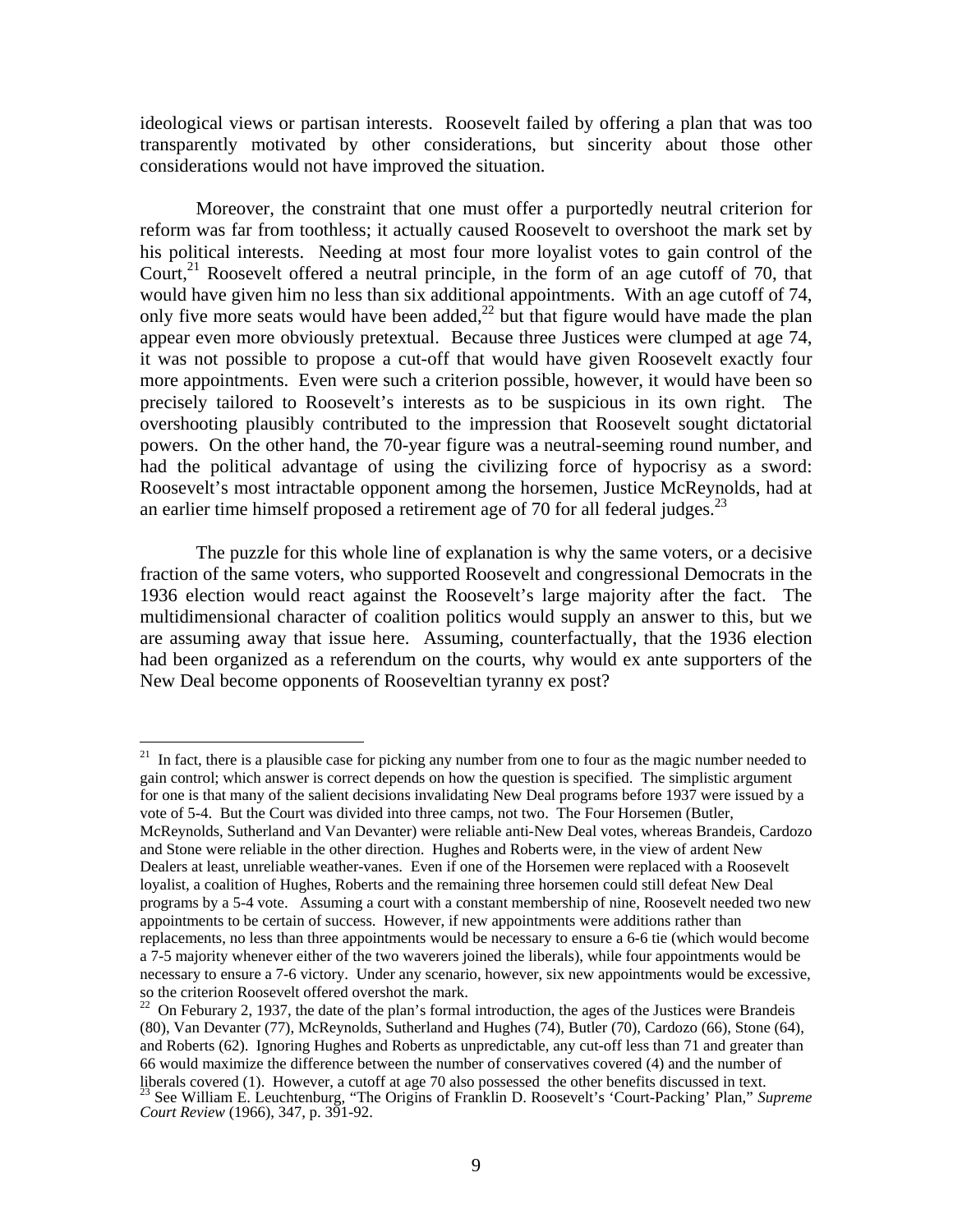I conjecture that the striking turnabout occurred because electoral decisions are uncoordinated. Rational voters, conditional on having entered the voting booth, vote expressively rather than instrumentally.<sup>24</sup> (I bracket here the well-known prior puzzle of why rational people would vote in the first place.) Any particular individual voter or group of voters, if assured with certainty of being the decisive voter, might prefer a division of partisan power across national lawmaking institutions, including the Supreme Court. Given that any individual voting decision has effectively zero chance of being decisive, however, voters will indulge expressive statements of loyalty – to Roosevelt or to the Democratic party -- that are effectively costless. Once appraised that other voters have done likewise, however, the very voters who supported Roosevelt and the congressional Democrats seem to have become concerned that the collective outcome of uncoordinated choices had produced total Rooseveltian dominance of the national government.

 The upshot of all this is that reform proposals need an optimal majority to succeed – one that is neither too large nor too small. In the court-packing episode, the political conditions that produced a sufficient congressional majority to unlock the vetogates and surmount the hurdles of the lawmaking process also caused the reform movement to overshoot the mark, producing a backlash animated by fear of executive tyranny. The very factors that made reform possible also produced counterforces that blocked its accomplishment. Again, this is only to identify a mechanism that tends to block reform, not an iron law that reform can never succeed. In some cases, reform proposals can slip between Scylla and Charybdis; the Reconstruction-era changes to the Court's composition are an example. In general, however, it is much more likely that any given proposal will be sucked into the whirlpool of vetogates or swallowed up in a political backlash against an excessive majority.

#### 4. The Veil of Uncertainty, Delay, and Motivation

<u>.</u>

 A standard idea in constitutional design is that less information can be better then more. Depriving political actors of information about how to promote their narrow selfinterest will cause them to behave as though animated by impartial motives. The veil of ignorance,  $25$  or uncertainty,  $26$  subjects decision makers to uncertainty about the distribution of benefits and burdens that will result from a decision. This distributive uncertainty can take one of two basic forms. In the Rawlsian veil of ignorance, decisionmakers are placed under a constraint of ignorance about their own identities and attributes. This introduces uncertainty by allowing the decisionmaker to know the distributive consequences of a decision across citizens—call them A and B—but denying the decisionmaker the knowledge of whether she herself occupies A's position or B's position. The more common and less radical version, however, is the veil of uncertainty.

<sup>24</sup> See Geoffrey Brennan and Loren Lomasky, *Democracy and Decision, The Pure Theory of Electoral* 

*Preference* (Cambridge: Cambridge University Press, 1993), ch. 3: "The Nature of Expressive Returns." 25 See John Rawls, *A Theory of Justice* (Cambridge: Harvard University Press, 1971), ch. 24: "The Veil of

Ignorance."  $^{26}$  See John Harsanyi, "Cardinal Welfare, Individualistic Ethics, and Interpersonal Comparisons of Utility," *Journal of Political Economy*, 63 (1955), 309-21; Geoffrey Brennan and James M. Buchanan, *The Reason of Rules: Constitutional Political Economy* (Cambridge: Cambridge University Press, 1985), p. 30.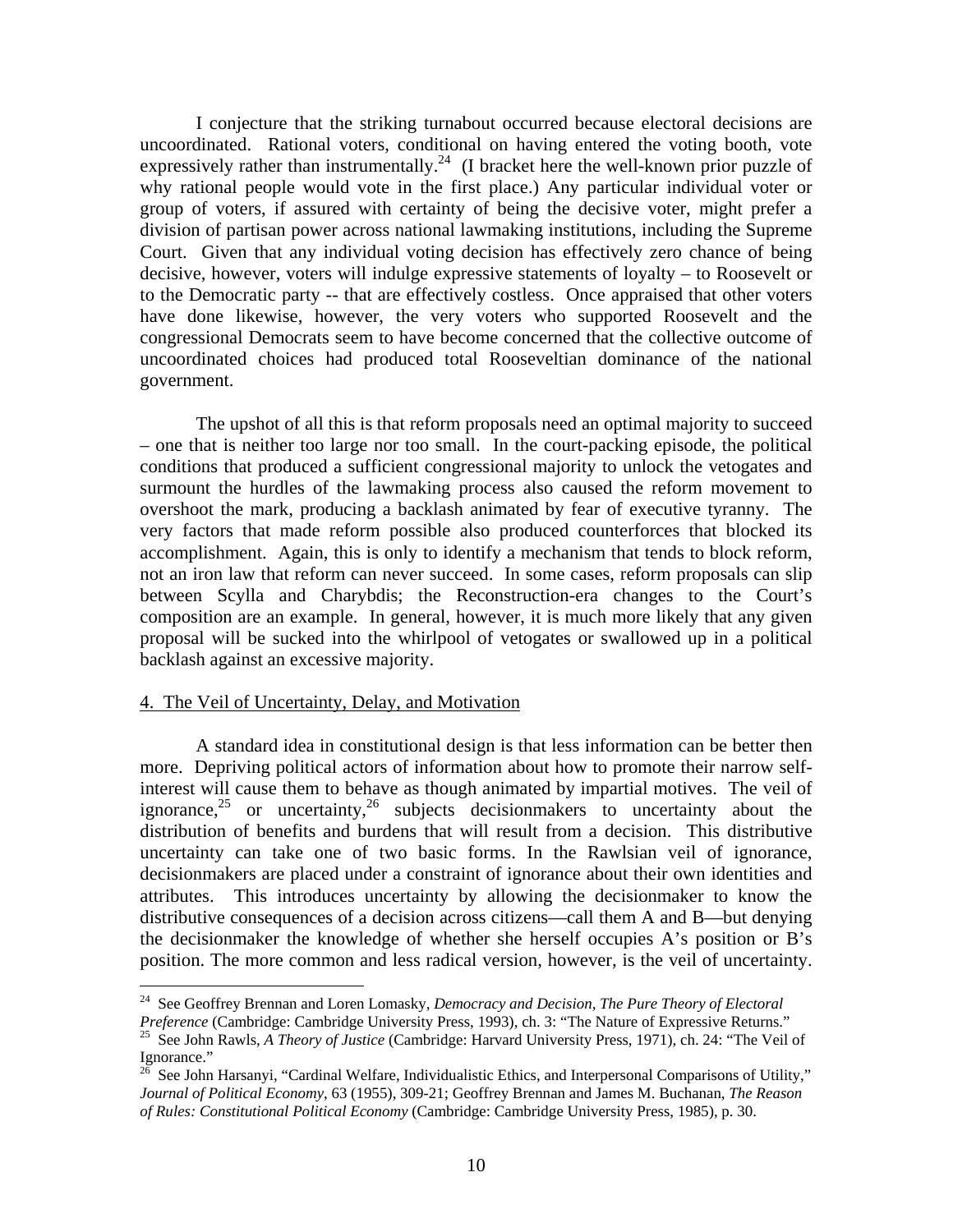Although the relevant decisionmakers know their own current identities and interests, the veil introduces uncertainty about who will reap the greater gains from the decision.

How is the veil of uncertainty produced? One technique<sup>27</sup> is to enact reforms at a certain time that will not take effect until a later time, perhaps years or even decades hence. Delay takes advantage of a preexisting uncertainty—the inherent unpredictability of the decisionmakers' long-term interests—that would otherwise be overwhelmed by the incentives to focus on short-term considerations. By confining the range of the decision's application to cover only the period (beyond the delay period) in which decisionmakers' interests are unpredictable, a delay rule ensures that the only period current decisionmakers can affect is one that is, from their ex ante standpoint, subject to a veil of uncertainty.

 By diluting current decisionmaker's ability to assess where their own interests lie, delayed enactments might be thought to ease the path of reform. One might imagine a variant of Roosevelt's proposal in which the legislation, although enacted now, would not take effect until after the 1940 election.<sup>28</sup> In the general case, delayed implementation might buy off the opposition that would otherwise be offered by political actors whose interests would be harmed by a proposal with immediate effect. In a similar vein, the recent proposal for reforming the Justices' tenure to a fixed term of years, offered by Paul Carrington and Roger Cramton, in effect delays the proposal's onset date by grandfathering currently sitting justices. The grandfathering presumably buys off selfinterested opposition on the part of sitting Justices. $29$ 

 In fact, however, successful delayed enactments are quite rare. A major reason is the basic tradeoff between impartiality and motivation.<sup>30</sup> Delay may buy off opposition, but it also eliminates the short-term, self-interested benefit that would accrue to the political actors who would otherwise support the proposal and incur the costs of shepherding it through. In the language of  $18<sup>th</sup>$ -century political psychology, delay replaces self-interested motivation with impartial reason, but the latter motivation is frequently too feeble to produce action; the pallid claims of reason rarely provoke the same degree of energy and activity as the prospect of self-interested gain. In general, the high opportunity costs of political action, constricted agenda space in Congress, sharp limits on the amount of time the executive can spend on any one project, the horizon of re-election, and the tendency to discount the future, all push political actors to rank

 $27$  For discussion of "delayed-effect" rules, see Adrian Vermeule, "Veil of Ignorance Rules in

Constitutional Law," *Yale Law Journal*, 111 (2001), 399-432, at 419-424; Ariel Porat and Omri Yadlin, "Promoting Consensus In Society Through Deferred-Implementation Agreements," forthcoming *Toronto* 

<sup>&</sup>lt;sup>28</sup> In fact, Roosevelt's second court-packing plan embodied a partial delay mechanism. It authorized the President to "appoint an additional Justice per calendar year for each member of the Supreme Court who remained on the bench after the age of seventy-five." Given the distribution of the Justices' ages, "the bill would empower [Roosevelt] to name four new Justices, as well as a Justice to fill the Van Devanter vacancy, but the total of five would not be reached until the beginning of 1940." Leuchtenburg, *The Supreme Court Reborn* at p. 148.

 $29$  This is my interpretation of the proposal's effect; I do not assert that Carrington and Cramton intend this effect.

<sup>&</sup>lt;sup>30</sup> For other explanations, see Porat and Yadlin at 29-34.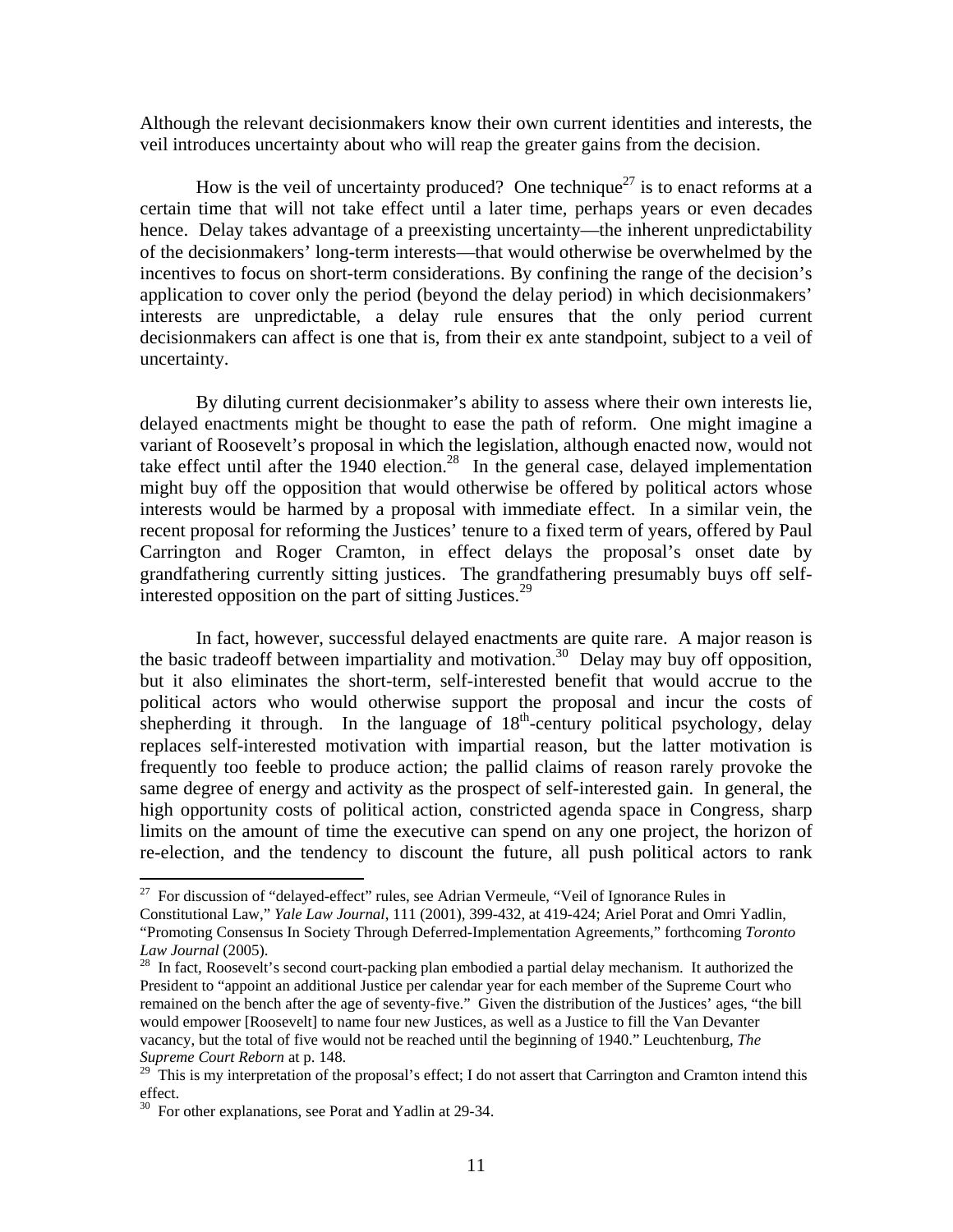projects by the amount of benefit they produce in the near term. Projects that will produce large collective benefits in the long run, but whose distributive valence is uncertain, will be subordinated to projects that produce larger factional benefits in the short run. In the case of Roosevelt, a court-packing plan with a delayed effective date would not have advanced Roosevelt's immediate goal of clearing judicial obstruction to New Deal programs. In the case of the Carrington and Cramton proposal, the safe prediction is that it will never be enacted. The delayed onset of the proposal makes its political valence uncertain, which in turn means that no current political actor will be strongly motivated to shoulder the burdens of enactment. Political action oriented towards the long run tends to occur only where the political valence of the proposal is clear ex ante, as in proposals for environmental regulation with long-term effects.

 Overall, the tradeoff between impartiality and motivation creates another Scylla and Charybdis through which reform proposals must slip. On the one hand, stipulating that a proposal should have a delayed effective date helps to remove the taint of selfinterested or partisan motives, and avoids triggering the heuristic that one should not try to change the rules in the middle of the game. On the other hand, delaying the proposal's effect means that concrete problems of the here and now, the sort of problems most likely to motivate reform, cannot be addressed. The delaying tactic makes reform possible by creating an appearance of impartiality and buying off current opposition, but the tactic also makes the reform less likely to be proposed and pursued. Conversely, the short-term interest that motivates reform itself tends to create self-limiting political constraints. Proposals that produce short-term benefits for particular groups will attract motivated supporters, but will also provoke opposition.

#### 5. Crisis, Reform and Constitutional Amendment

1

 In this section, I will briefly generalize some of the foregoing points. A standard idea is that political constraints limit institutional reform until some exogenous shock creates a crisis that destabilizes extant institutions.<sup>31</sup> The resulting uncertainty can promote reform, as previously discussed. Exogenous shocks or crises, however, are a necessary but insufficient condition for reform. This is because crisis has two effects pulling in opposite directions: crisis destabilizes institutions, but it also tends to create new political constraints that shore up those institutions against change. As relevant here, times of crisis both increase the demand for Supreme Court reform and also tend to create political obstacles to that reform. For concreteness, I focus on a dilemma that plagued Roosevelt: should reform of the Court be attempted through the process of constitutional amendment or through the legislative process? The latter path better suits the conditions of urgency that give rise to the demand for reform, yet also creates an appearance of partisan manipulation. The former path seems more suitable for structural reform, yet may take too long to be an effective response to a crisis.

 Roosevelt and his advisors ultimately chose the legislative path, in large part because they feared that the amendment process would unduly delay reform. The sense

<sup>31</sup> See, e.g., Thrainn Eggertsson, *Imperfect Institutions: The Possibilities and Limits of Reform* ch. 10 (2005).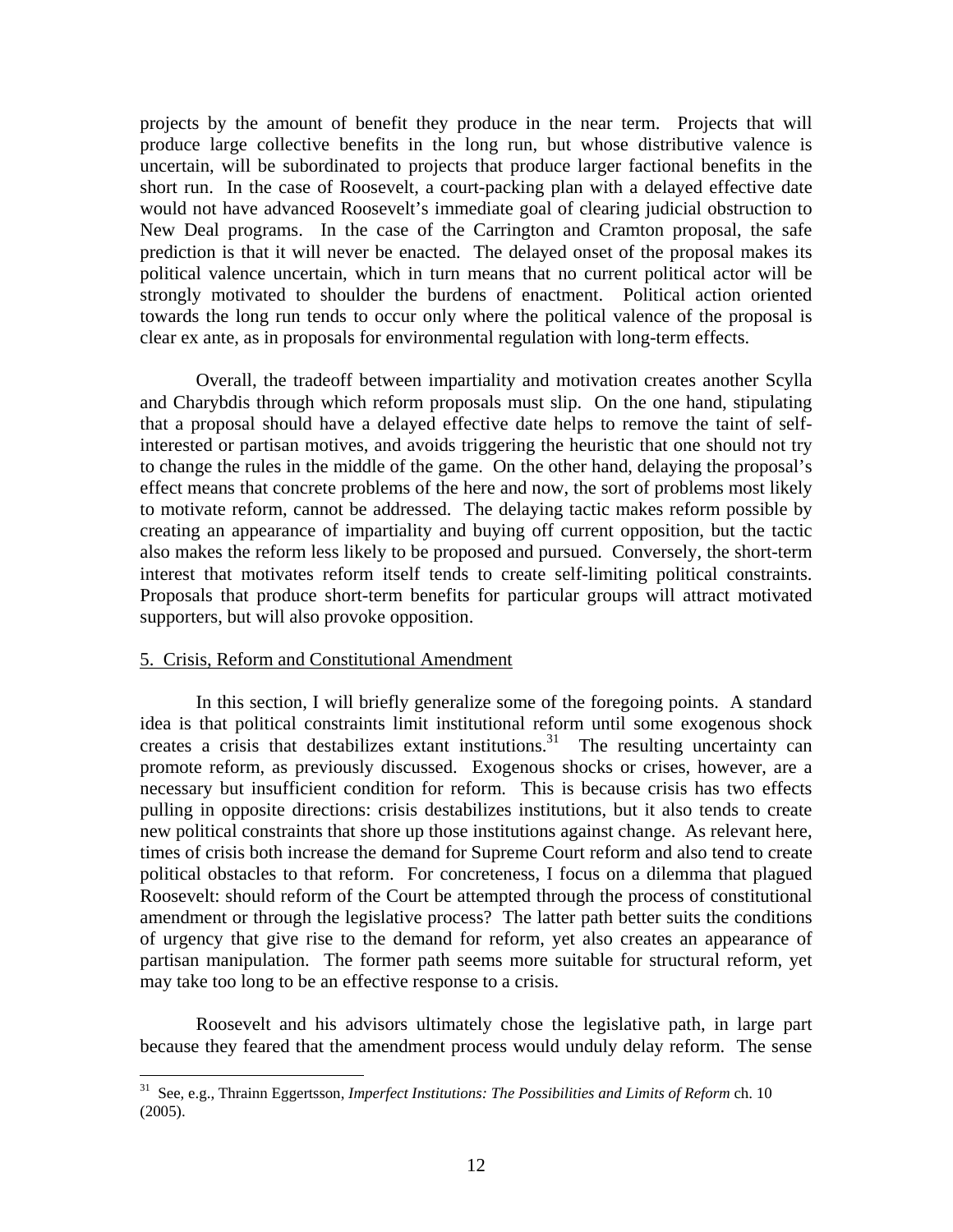of national economic crisis that gave rise to the New Deal agenda also implied that immediate action was necessary. As Attorney General Homer Cummings said, "the Administration cannot very well let its social program bog down because of adverse Supreme Court decisions, and, on the other hand, the delays incident to amendment are rather appalling."32 However, the decision to proceed legislatively also created or strengthened opposition to the substance of the reform proposal.

 In 1937, opponents of Roosevelt's proposal for statutory court reform fell into three camps. Some flatly opposed the content of the proposal, whatever its legal form. Others said that the proposal should not or could not be enacted legislatively, but could and should be enacted as a constitutional amendment. Within the latter group, we may distinguish those who held their position in bad faith and those who held it in good faith. Roosevelt suspected pervasive bad faith, saying that "the same forces which are now calling for the amendment process would turn around and fight ratification on the simple ground that they do not like the particular amendment adopted by the Congress."<sup>33</sup> However, the bill was also opposed by some, such as Senator George Norris, who genuinely favored the substance of the proposal, but who also genuinely thought that constitutional amendment was the proper path.<sup>34</sup>

 The rationale for the last position was never clearly stated. Although an amendment would be necessary if the bill were unconstitutional, the arguments to that effect were quite weak, given the Reconstruction precedents in which Congress had manipulated the number of Justices at will. In any event, the principal concerns motivating good-faith opposition to the statutory path seem to have been nonlegal. Norris worried that anything short of an amendment would "plague our descendants" because "it does not strike permanently at the evil we want to remedy."<sup>35</sup> As suggested above, this concern applies even more strongly to nonstructural reform accomplished by constraining the Justices to execute a switch in time. Another, vaguer intuition seems to have been that it was inherently more suitable to pursue structural reform of the judiciary by amendment rather than by statute. The intuition, similar to the heuristics described above, is that changing the rules of the judicial game by legislation is an attack on the referee by one of the players, and thus presumptively arises from partisan or selfinterested motivations.

 Overall, the choice of legal instruments for judicial reform presented Roosevelt and his advisers with a dilemma. On the one hand, the New Dealers knew from personal experience that "[d]emands for . . . constitutional revision tends to arise in times of crisis in which waiting is an unaffordable luxury. $^{36}$  The crisis that produced the demand for reform also constrained the choice between available paths to reform, by ruling out the

1

<sup>&</sup>lt;sup>32</sup> Quoted after Kyvig at p. 476. The delay might not have been as protracted as the New Dealers feared, see id. at 479, but the fear was certainly reasonable in light of the salient example of the 1924 Child Labor Amendment, which was still unratified as of 1937 (and which eventually failed).

<sup>33</sup> Quoted after Kyvig at p. 477.

 $34$  Kyvig at p. 480.

<sup>35</sup> Quoted after Kyvig, p. 480.

<sup>36</sup> Jon Elster, *Ulysses Unbound: Studies in Rationality, Precommitment, and Constraints* (Cambridge: Cambridge University Press, 2000), p. 145.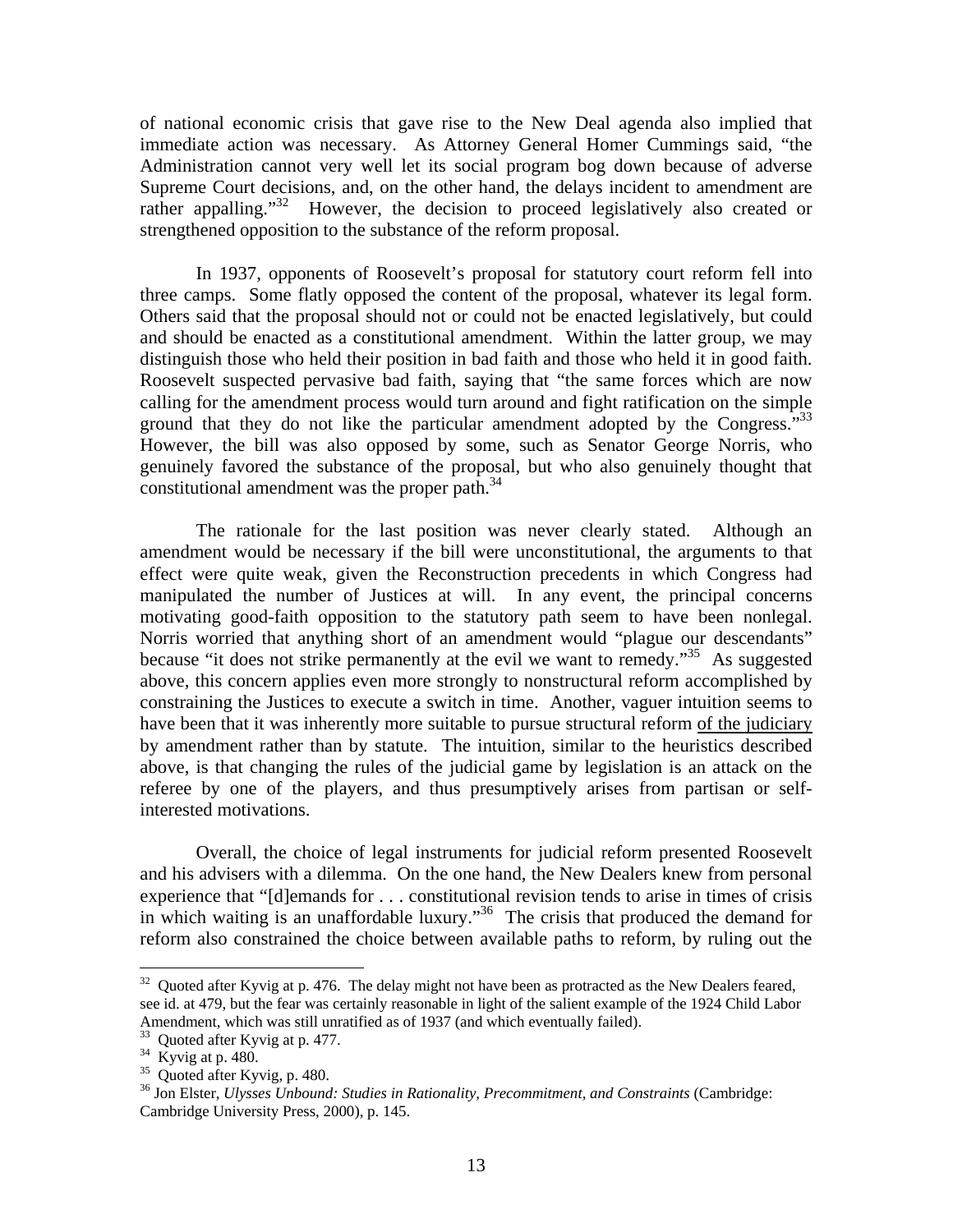more protracted amendment process. On the other hand, the statutory avenue itself provoked political opposition that would not otherwise have arisen. That opposition came both from bad-faith opponents who were enabled to argue for the amendment path, and were thus given an extra arrow for their rhetorical quivers, and also from good-faith opponents, whose preference for the amendment path put them in unwilling coalition with the bad-faith opponents. The very crisis that produced the demand for reform, by constraining the feasible paths to reform, also produced endogenous opposition to the alternative path. In this sense, the impetus to Supreme Court reform that arose out of the New Deal crisis had a self-negating tendency.

 Again, this conjunction of forces and counterforces is not inevitable. Occasionally, reform will slip through because there is an evident structural problem, because all concerned are uncertain about the future effects of the reform, and because no group will lose much from current enactment; the constitutional amendments that have restructured presidential succession may count as an example.<sup>37</sup> In general, however, such a constellation of happy circumstances is both fortuitous and rare. Structural reform, especially of the Court, is systematically unlikely and unreliable.

#### **Conclusion**

 I have suggested a range of mechanisms that systematically tend to make Supreme Court reform a self-negating enterprise. The very conditions that give rise to the demand for reform also tend to create political constraints on reform. Whether valid or not, this thesis would be relevant from the standpoint of the external analyst, such as the academic social scientist. I hasten to add, however, that the shape of the politically feasible set is not obviously a relevant consideration for practical advocates of reform (who may also happen to hold academic posts). A plausible division of labor is that the reformer should deliberately ignore political feasibility; she should simply propose firstbest plans and programs and then let politics itself filter the feasible from the infeasible. The reformer is typically an expert in the substantive area at hand, not in politics, so selfcensoring in light of the reformer's estimate of political feasibility carries the risk that the reformer will mistakenly filter out an ideal solution that would actually have been enacted. By contrast, the opposite error – the proposal of ideal solutions that are politically infeasible – is solved automatically by the operation of the political filter. For these reasons, reform proposals such as that offered by Carrington and Cramton are socially very valuable, even if, from the analyst's standpoint, they are systematically likely to fail.

<sup>37</sup> See U.S. Const. Amdts XX, XXV.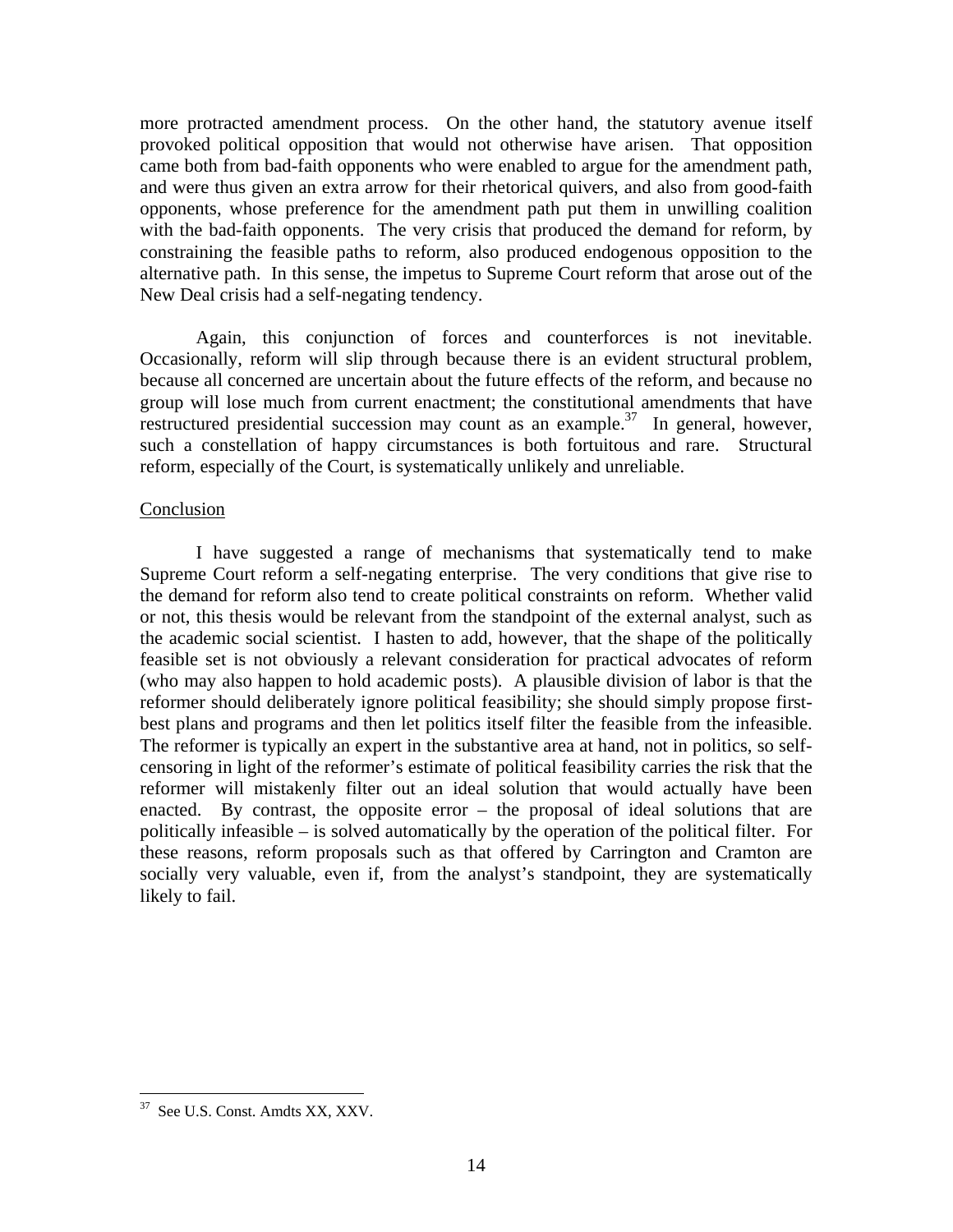Readers with comments should address them to:

Professor Adrian Vermeule University of Chicago Law School 1111 East 60th Street Chicago, IL 60637 avermeul@midway.uchicago.edu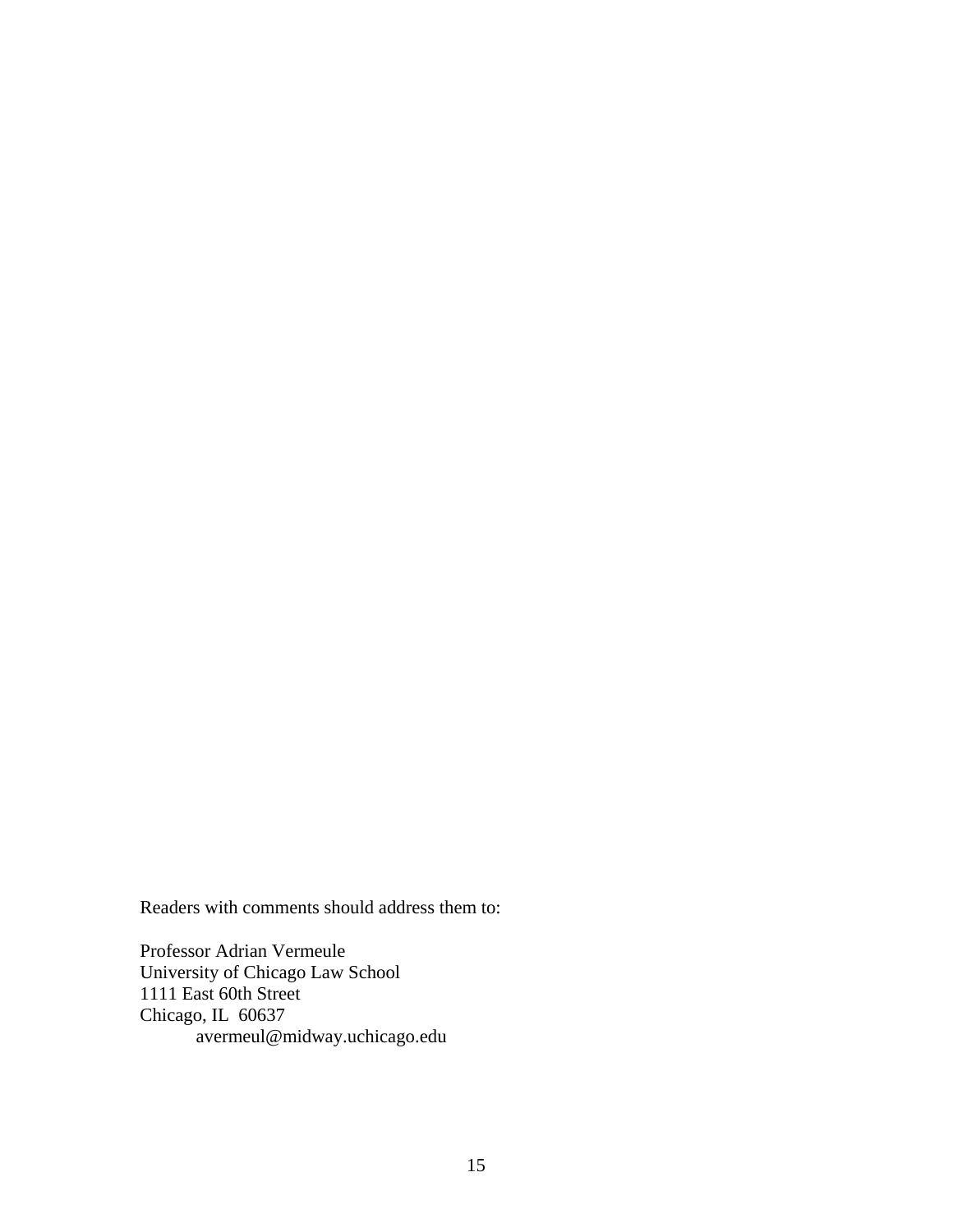#### Chicago Working Papers in Law and Economics (Second Series)

For a listing of papers 1–174 please go to Working Papers at http://www.law.uchicago.edu/Lawecon/index.html

- 175. Douglas G. Baird, In Coase's Footsteps (January 2003)
- 176. David A. Weisbach, Measurement and Tax Depreciation Policy: The Case of Short-Term Assets (January 2003)
- 177. Randal C. Picker, Understanding Statutory Bundles: Does the Sherman Act Come with the 1996 Telecommunications Act? (January 2003)
- 178. Douglas Lichtman and Randal C. Picker, Entry Policy in Local Telecommunications: *Iowa Utilities* and *Verizon* (January 2003)
- 179. William Landes and Douglas Lichtman, Indirect Liability for Copyright Infringement: An Economic Perspective (February 2003)
- 180. Cass R. Sunstein, Moral Heuristics (March 2003)
- 181. Amitai Aviram, Regulation by Networks (March 2003)
- 182. Richard A. Epstein, Class Actions: Aggregation, Amplification *and* Distortion (April 2003)
- 183. Richard A. Epstein, The "Necessary" History of Property and Liberty (April 2003)
- 184. Eric A. Posner, Transfer Regulations and Cost‐Effectiveness Analysis (April 2003)
- 185. Cass R. Sunstein and Richard H. Thaler, Libertarian Paternalizm Is Not an Oxymoron (May 2003)
- 186. Alan O. Sykes, The Economics of WTO Rules on Subsidies and Countervailing Measures (May 2003)
- 187. Alan O. Sykes, The Safeguards Mess: A Critique of WTO Jurisprudence (May 2003)
- 188. Alan O. Sykes, International Trade and Human Rights: An Economic Perspective (May 2003)
- 189. Saul Levmore and Kyle Logue, Insuring against Terrorism—and Crime (June 2003)
- 190. Richard A. Epstein, Trade Secrets as Private Property: Their Constitutional Protection (June 2003)
- 191. Cass R. Sunstein, Lives, Life-Years, and Willingness to Pay (June 2003)
- 192. Amitai Aviram, The Paradox of Spontaneous Formation of Private Legal Systems (July 2003)
- 193. Robert Cooter and Ariel Porat, Decreasing Liability Contracts (July 2003)
- 194. David A. Weisbach and Jacob Nussim, The Integration of Tax and Spending Programs (September 2003)
- 195. William L. Meadow, Anthony Bell, and Cass R. Sunstein, Statistics, Not Memories: What Was the Standard of Care for Administering Antenatal Steroids to Women in Preterm Labor between 1985 and 2000? (September 2003)
- 196. Cass R. Sunstein, What Did *Lawrence* Hold? Of Autonomy, Desuetude, Sexuality, and Marriage (September 2003)
- 197. Randal C. Picker, The Digital Video Recorder: Unbundling Advertising and Content (September 2003)
- 198. Cass R. Sunstein, David Schkade, and Lisa Michelle Ellman, Ideological Voting on Federal Courts of Appeals: A Preliminary Investigation (September 2003)
- 199. Avraham D. Tabbach, The Effects of Taxation on Income Producing Crimes with Variable Leisure Time (October 2003)
- 200. Douglas Lichtman, Rethinking Prosecution History Estoppel (October 2003)
- 201. Douglas G. Baird and Robert K. Rasmussen, Chapter 11 at Twilight (October 2003)
- 202. David A. Weisbach, Corporate Tax Avoidance (January 2004)
- 203. David A. Weisbach, The (Non)Taxation of Risk (January 2004)
- 204. Richard A. Epstein, Liberty versus Property? Cracks in the Foundations of Copyright Law (April 2004)
- 205. Lior Jacob Strahilevitz, The Right to Destroy (January 2004)
- 206. Eric A. Posner and John C. Yoo, A Theory of International Adjudication (February 2004)
- 207. Cass R. Sunstein, Are Poor People Worth Less Than Rich People? Disaggregating the Value of Statistical Lives (February 2004)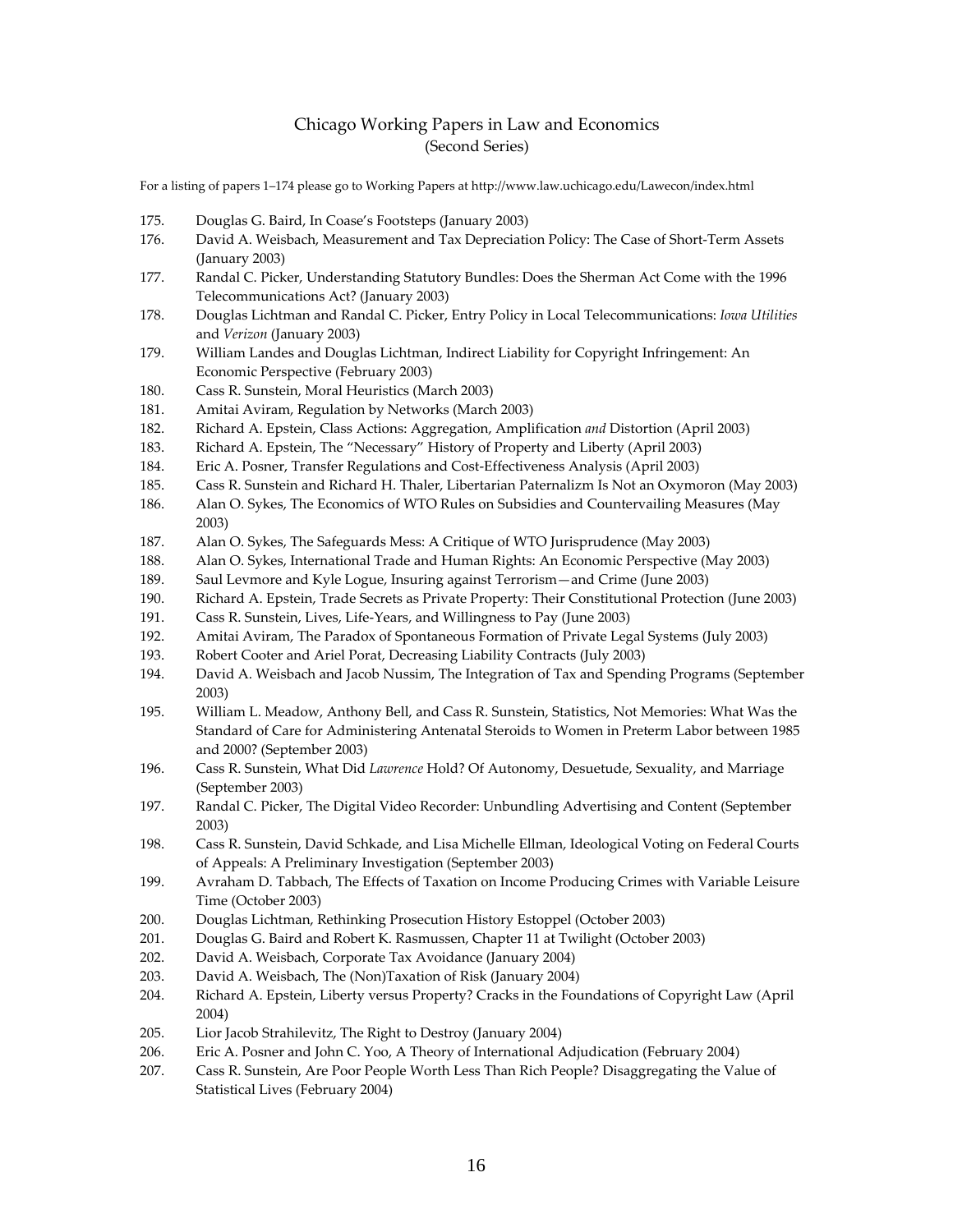- 208. Richard A. Epstein, Disparities and Discrimination in Health Care Coverage; A Critique of the Institute of Medicine Study (March 2004)
- 209. Richard A. Epstein and Bruce N. Kuhlik, Navigating the Anticommons for Pharmaceutical Patents: Steady the Course on Hatch‐Waxman (March 2004)
- 210. Richard A. Esptein, The Optimal Complexity of Legal Rules (April 2004)
- 211. Eric A. Posner and Alan O. Sykes, Optimal War and *Jus Ad Bellum* (April 2004)
- 212. Alan O. Sykes, The Persistent Puzzles of Safeguards: Lessons from the Steel Dispute (May 2004)
- 213. Luis Garicano and Thomas N. Hubbard, Specialization, Firms, and Markets: The Division of Labor within and between Law Firms (April 2004)
- 214. Luis Garicano and Thomas N. Hubbard, Hierarchies, Specialization, and the Utilization of Knowledge: Theory and Evidence from the Legal Services Industry (April 2004)
- 215. James C. Spindler, Conflict or Credibility: Analyst Conflicts of Interest and the Market for Underwriting Business (July 2004)
- 216. Alan O. Sykes, The Economics of Public International Law (July 2004)
- 217. Douglas Lichtman and Eric Posner, Holding Internet Service Providers Accountable (July 2004)
- 218. Shlomo Benartzi, Richard H. Thaler, Stephen P. Utkus, and Cass R. Sunstein, Company Stock, Market Rationality, and Legal Reform (July 2004)
- 219. Cass R. Sunstein, Group Judgments: Deliberation, Statistical Means, and Information Markets (August 2004, revised October 2004)
- 220. Cass R. Sunstein, Precautions against What? The Availability Heuristic and Cross-Cultural Risk Perceptions (August 2004)
- 221. M. Todd Henderson and James C. Spindler, Corporate Heroin: A Defense of Perks (August 2004)
- 222. Eric A. Posner and Cass R. Sunstein, Dollars and Death (August 2004)
- 223. Randal C. Picker, Cyber Security: Of Heterogeneity and Autarky (August 2004)
- 224. Randal C. Picker, Unbundling Scope-of-Permission Goods: When Should We Invest in Reducing Entry Barriers? (September 2004)
- 225. Christine Jolls and Cass R. Sunstein, Debiasing through Law (September 2004)
- 226. Richard A. Posner, An Economic Analysis of the Use of Citations in the Law (2000)
- 227. Cass R. Sunstein, Cost-Benefit Analysis and the Environment (October 2004)
- 228. Kenneth W. Dam, Cordell Hull, the Reciprocal Trade Agreement Act, and the WTO (October 2004)
- 229. Richard A. Posner, The Law and Economics of Contract Interpretation (November 2004)
- 230. Lior Jacob Strahilevitz, A Social Networks Theory of Privacy (December 2004)
- 231. Cass R. Sunstein, Minimalism at War (December 2004)
- 232. Douglas Lichtman, How the Law Responds to Self-Help (December 2004)
- 233. Eric A. Posner, The Decline of the International Court of Justice (December 2004)
- 234. Eric A. Posner, Is the International Court of Justice Biased? (December 2004)
- 235. Alan O. Sykes, Public vs. Private Enforcement of International Economic Law: Of Standing and Remedy (February 2005)
- 236. Douglas G. Baird and Edward R. Morrison, Serial Entrepreneurs and Small Business Bankruptcies (March 2005)
- 237. Eric A. Posner, There Are No Penalty Default Rules in Contract Law (March 2005)
- 238. Randal C. Picker, Copyright and the DMCA: Market Locks and Technological Contracts (March 2005)
- 239. Cass R. Sunstein and Adrian Vermeule, Is Capital Punishment Morally Required? The Relevance of Life‐Life Tradeoffs (March 2005)
- 240. Alan O. Sykes, Trade Remedy Laws (March 2005)
- 241. Randal C. Picker, Rewinding *Sony*: The Evolving Product, Phoning Home, and the Duty of Ongoing Design (March 2005)
- 242. Cass R. Sunstein, Irreversible and Catastrophic (April 2005)
- 243. James C. Spindler, IPO Liability and Entrepreneurial Response (May 2005)
- 244. Douglas Lichtman, Substitutes for the Doctrine of Equivalents: A Response to Meurer and Nard (May 2005)
- 245. Cass R. Sunstein, A New Progressivism (May 2005)